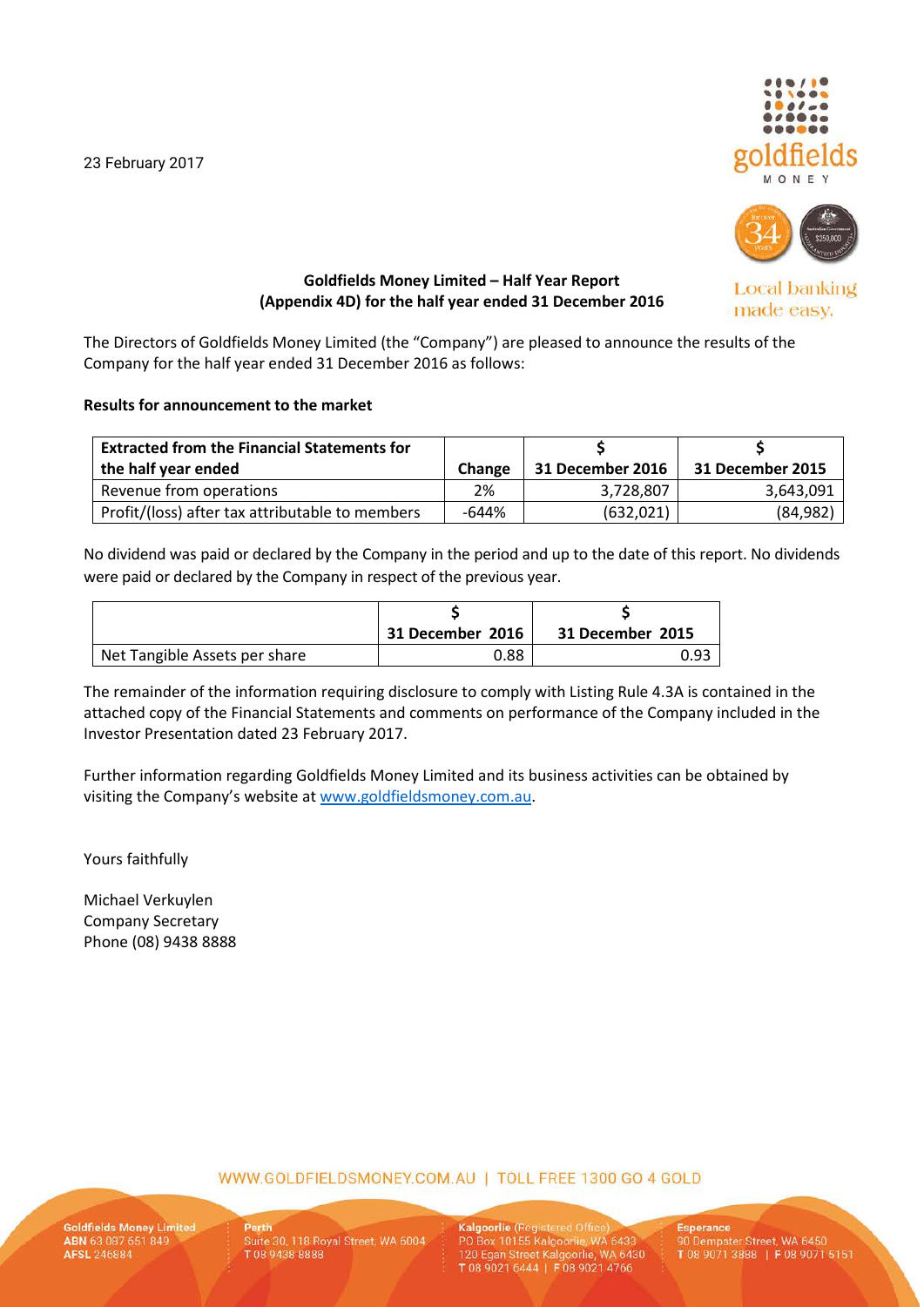# *.* **. . . . . . . .** goldfields **MONEY**

**Goldfields Money Limited ACN 087 651 849**

**Interim Financial Report For the six months ended 31 December 2016**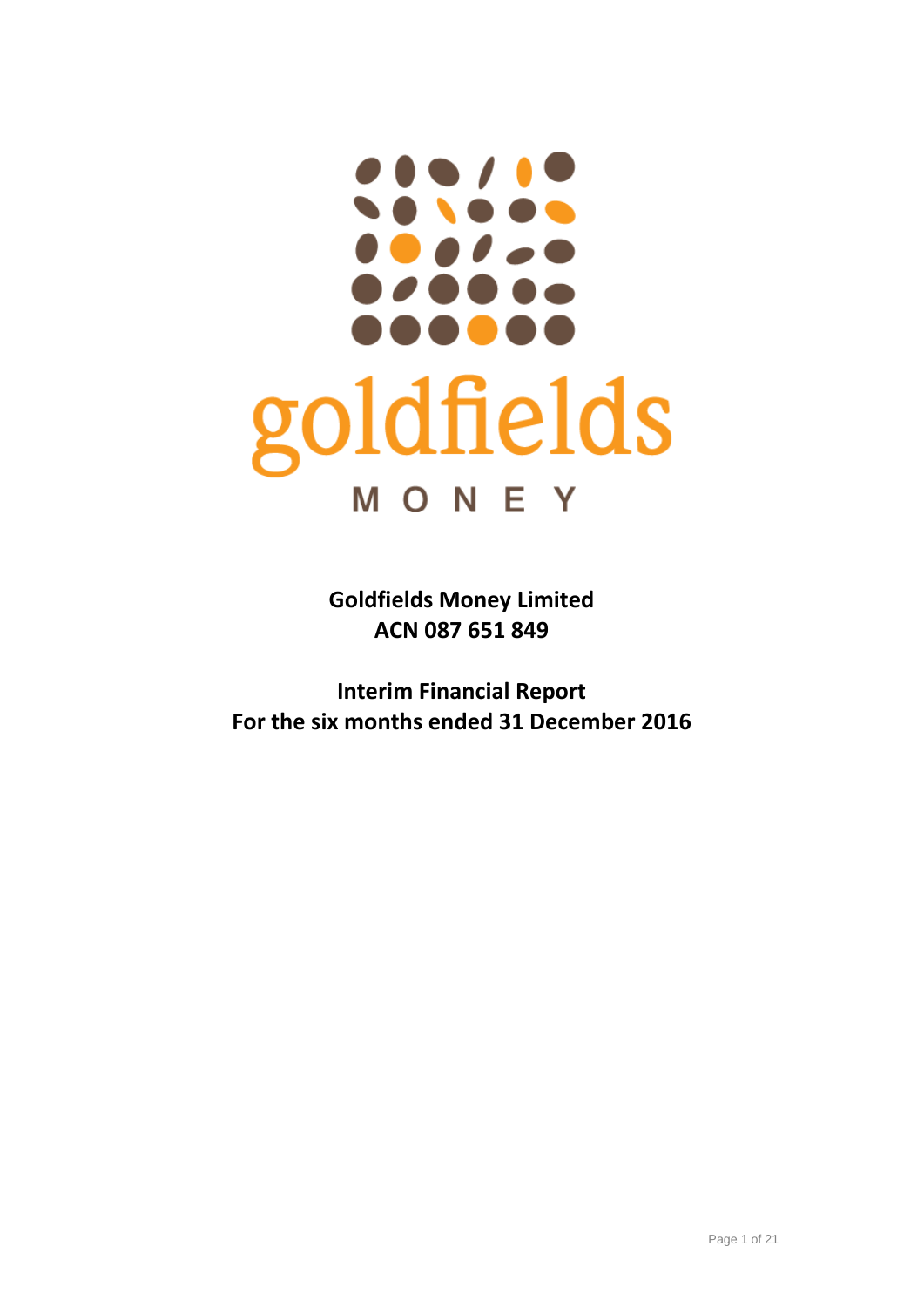# **Corporate Information**

# **ACN:** 087 651 849

## **Directors**

| Mr. Peter Wallace  | (Chairman and Non-executive Director)        |
|--------------------|----------------------------------------------|
| Mr. Derek La Ferla | (Deputy Chairman and Non-executive Director) |
| Mr. Peter Hall     | (Non-executive Director)                     |
| Mr. James Austin   | (Non-executive Director)                     |
| Mr. Keith John     | (Non-executive Director)                     |

# **Chief Executive Officer**

Mr. Simon Lyons

#### **Company Secretary**

Mr. Michael Verkuylen

## **The registered office and principal place of business of the Company is:**

120 Egan Street KALGOORLIE WA 6430 Phone: 08 9021 6444

#### **Other Locations:**

Esperance Branch Corporate Office Esperance WA 6450 East Perth WA 6004

90 Dempster Street Suite 30, 118 Royal Street

#### **Share Registry:**

Advanced Share Registry 110 Stirling Hwy Nedlands WA 6009 Tel:(618) 9389 8033 Fax:( 618) 9262 3723

## **Exchange Listing**

Australian Securities Exchange Limited Exchange Plaza 2 The Esplanade Perth, Western Australia 6000 ASX Code: GMY

**Auditors:** RSM Australia Partners 8 St Georges Terrace Perth WA 6000

### **Website Address:** [www.goldfieldsmoney.com.au](http://www.goldfieldsmoney.com.au/)

## **Corporate Governance:**

A copy of the Corporate Governance Policy Statement can be located using the following website address: [http://www.goldfieldsmoney.com.au/about\\_us/investors/corporate-governance](http://www.goldfieldsmoney.com.au/about_us/investors/corporate-governance)

The material in this report has been prepared by Goldfields Money Limited ABN 63 087 651 849 (Goldfields Money or the Company) and is current at the date of this report. It is general background information about Goldfields Money's activities, is given in summary form and does not purport to be complete. It is not intended to be relied upon as advice to investors or potential investors and does not take into account the investment objectives, financial situation or needs of any particular investor. These should be considered with professional advice when deciding if an investment is appropriate.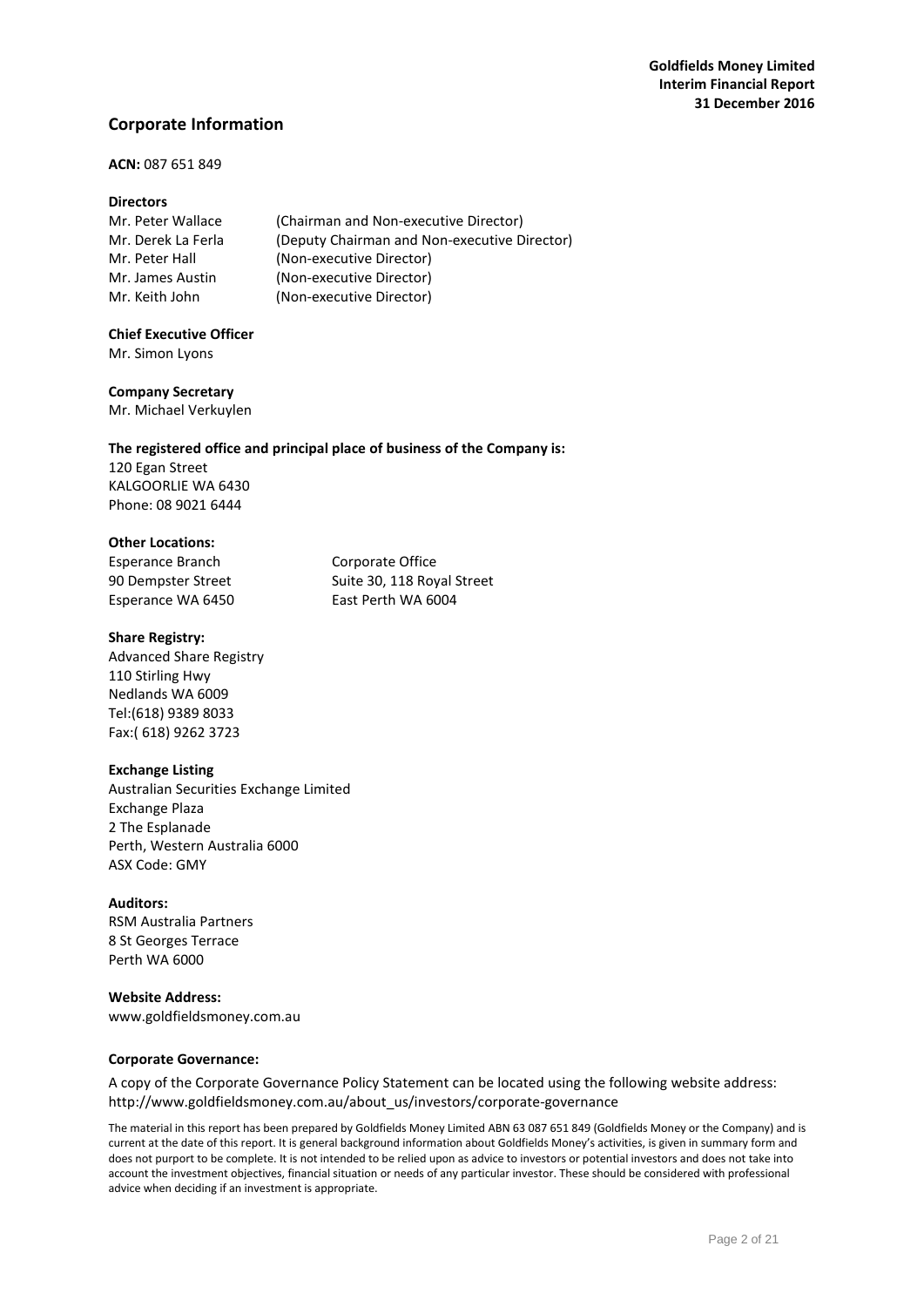# **Goldfields Money Limited Interim Financial Report** 31 December 2016

# **CONTENTS**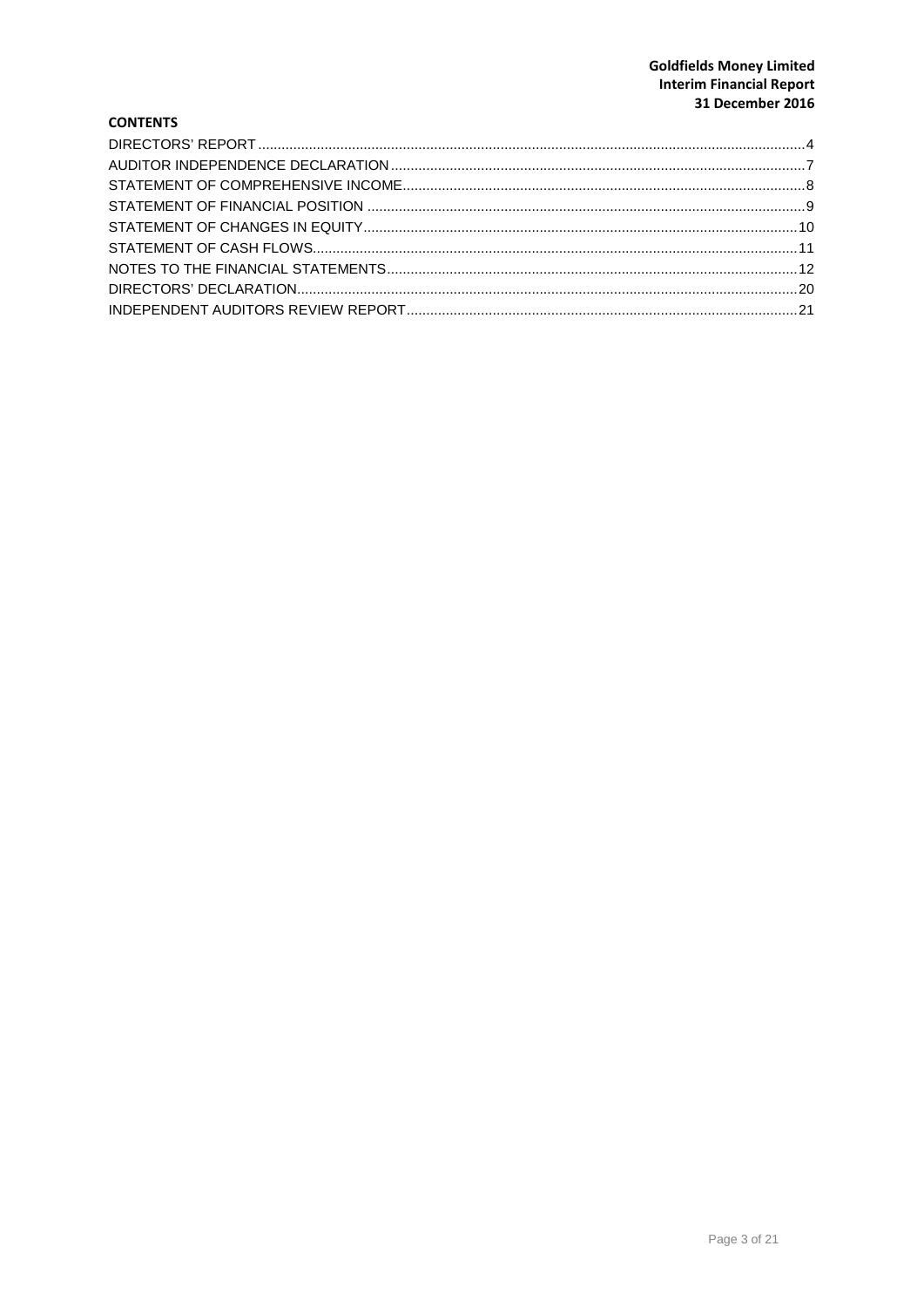# <span id="page-4-0"></span>**DIRECTORS' REPORT**

Your Directors present their report of Goldfields Money Limited (the "Company") for the six months ended 31 December 2016.

#### **DIRECTORS**

The names of the Company's Directors in office during the half-year and until the date of this report are set out below. Directors were in office for the entire period unless otherwise stated.

| Mr. Peter Wallace  | Chairman and Non-executive Director        |
|--------------------|--------------------------------------------|
| Mr. Derek La Ferla | Deputy Chairman and Non-executive Director |
| Mr. Peter Hall     | Non-executive Director                     |
| Mr. James Austin   | Non-executive Director                     |
| Mr. Keith John     | Non-executive Director                     |

#### **PRINCIPAL ACTIVITY**

The principal activities of the Company were the provision of a range of banking products and services to existing and new customers. Goldfields Money Limited is an authorised deposit taking institution. There was no significant change in these activities throughout the half-year.

## **OPERATING AND FINANCIAL REVIEW**

Key operating and financial metrics for the period are as follows:

| <b>Key Metric</b>                        | 31 December 2016 | 30 June 2016     | <b>Movement</b> |
|------------------------------------------|------------------|------------------|-----------------|
| <b>Total assets</b>                      | 179,896,973      | 156,579,653      | 15%             |
| Loans                                    | 136,158,411      | 128,798,590      | 6%              |
| Loans held in off balance sheet facility | 24,341,519       | 26,035,307       | $-7%$           |
| <b>Total loans under management</b>      | 160,499,930      | 154,833,897      | 4%              |
| <b>Deposits</b>                          | 162,407,129      | 138,665,272      | 17%             |
| Ave. Net Interest Margin                 | 1.71%            | 1.98%            | $-0.27%$ *      |
| Capital adequacy ratio                   | 17.87%           | 20.92%           | $-3.05%$ *      |
|                                          | 31 December 2016 | 31 December 2015 |                 |
| Net statutory loss after tax             | (632, 021)       | (84, 982)        | x6.4            |

\*Expressed as absolute change

-

Goldfields Money continued to grow its asset base in the six-month period while pursuing a strategy to build on its status as an Authorised Deposit-Taking Institution and ultimately aims to become a leading digital bank. Central to this strategy is the transition to a new core banking system which the Company expects to go live in the first quarter of FY2018.

The Company is pioneering deployment of the world's 'leading' retail banking platform<sup>[1](#page-4-1)</sup> in Australia and considers this a transformational leap forward. The decision to replace the current core banking system was made following a robust feasibility study.

The new core banking system, provided by Rubik Financial Services in partnership with the Temenos Group, is specifically designed for the Australian market. More than 2000 banks and financial institutions across the globe (including 38 of the top 50 banks) utilise core software from Temenos.

Goldfields Money is completing the move to the SaaS model of the Temenos platform on favourable terms in comparison to the costs of our legacy technology. Furthermore the SaaS solution will allow the Company to pursue growth in scale and revenue at an affordable cost in a "pay as you grow" model. Replacing the existing

<span id="page-4-1"></span><sup>1</sup> Source: Gartner - 'Magic Quadrant for International Retail Core Banking', Don Free and Ethan Wang, November 2014.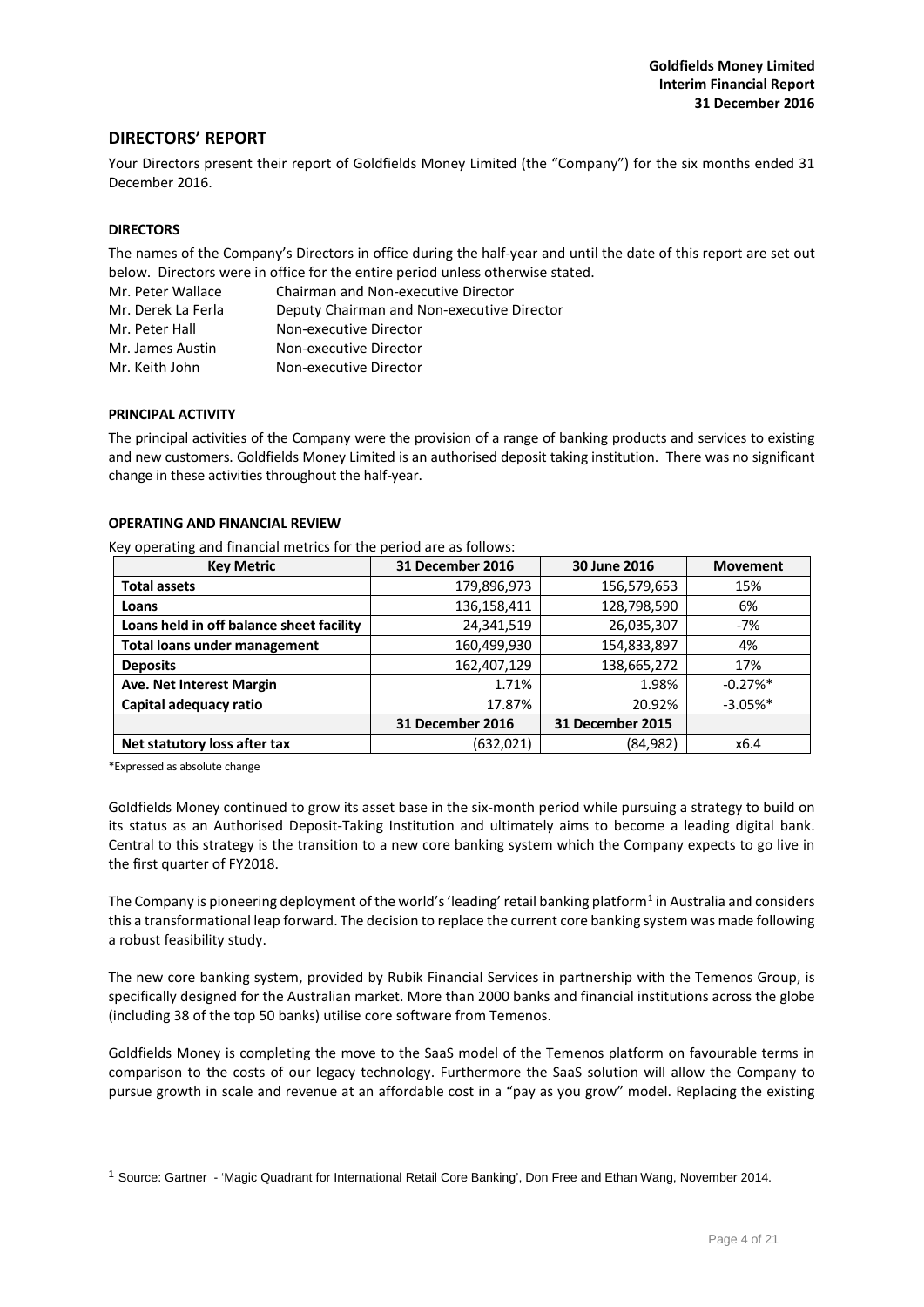# **DIRECTORS' REPORT (Continued)**

platform means Goldfields Money is ending the current contract, with a \$475,000 provision made for this in the 1HY2017 results. The impact of this provision and increases in other operating costs to upscale the business resulted in a net loss after tax of \$632,021 during the period.

A total of \$11.7 million in new loans were settled during 1HY2017, while loans under management increased \$5.6 million. Use of the off-balance funding facility was limited as available regulatory capital was utilised to originate on-balance sheet loans, resulting in an increase in on-balance sheet lending of \$7.4 million. New lending continues to be sourced through a combination of direct and mortgage broker based origination.

Use of the off-balance sheet funding facility is expected to continue in the second half of FY2017 as the Company approaches its minimum capital requirement. Fee income derived from loans held in the off-balance sheet lending facility for the period was \$107,539 (1HY2016: \$54,811).

During the period, the Company entered into a Cash Convenience Agreement with Star Payments Systems to supply the cash for Star Payment System's nationwide ATM network. Goldfields Money receives Cash Convenience fees for this service with a weighted average return of around 5.5%. The Cash Convenience Agreement commenced in September 2016 and a total fee of \$133,464 was recognised for the six months ended 31 December 2016. The business also received \$140,000 for the setup of the services. A total of \$9.9 million of cash was being supplied under the Cash Convenience Agreement as at 31 December 2016. Goldfields Money hopes to grow this service with Star Payments Systems during 2017.

Funding of new lending as well as the Cash Convenience arrangement has seen an increase in deposit funding of \$23.7 million. A number of new initiatives were put in place to ensure the Company's ability to source new term deposit funding in particular remains strong.

Loans in arrears greater than 30 and 90 days as at 31 December 2016 were 1.11% and 0.67% respectively of loans and advances (30 June 2016: 1.02% and 0.53% respectively). Loans in arrears have increased slightly over the period while the provision for impaired loans has also increased to \$181,149. During the period, \$110,000 was recognised through the profit and loss reflecting an increase in impaired loans.

Interest revenue decreased due to the interest rate reductions in May and August 2016 as well as continued strong competition for new and existing business requiring competitive pricing. Interest expense also decreased slightly. The decrease in interest expense was primarily due to the re-pricing of the term deposit book downwards following the interest rate reductions in 2016, partially offset by the increase in the value of term deposits. As a result, net interest margin was 1.71%.

Goldfields Money's regulatory capital ratio was 17.87% as at 31 December 2016. This remains above the Board approved minimum of 17.5%. Loans will continue to be sold into the off-balance sheet lending facility to recycle regulatory capital for new lending. Up to \$35 million remains available as at 31 December 2016 in the off-balance sheet lending facility.

In keeping with its growth strategy, and in anticipation of the transition to the core banking platform, the Company has progressed a number of new distribution agreements with strategic parties.

Goldfields Money started an unsecured personal loan distribution arrangement with Pioneer Credit. Under this arrangement, Goldfields Money issues Pioneer Credit branded loans to Pioneer sourced customers. The arrangement was initiated late in 1HY2017 and higher volumes are targeted for the second half of FY2017.

The business also worked with other shareholders, including Aura Funds Management, to distribute other lending products, including mortgages and strata lending facilities. These distribution arrangements are in addition to existing sources of white labelled distribution, including the Firstmac term deposit offering.

Lending volumes are expected to improve in the second half of FY2017 as the key initiatives employed by Goldfields Money in growing distribution capability start to bear fruit.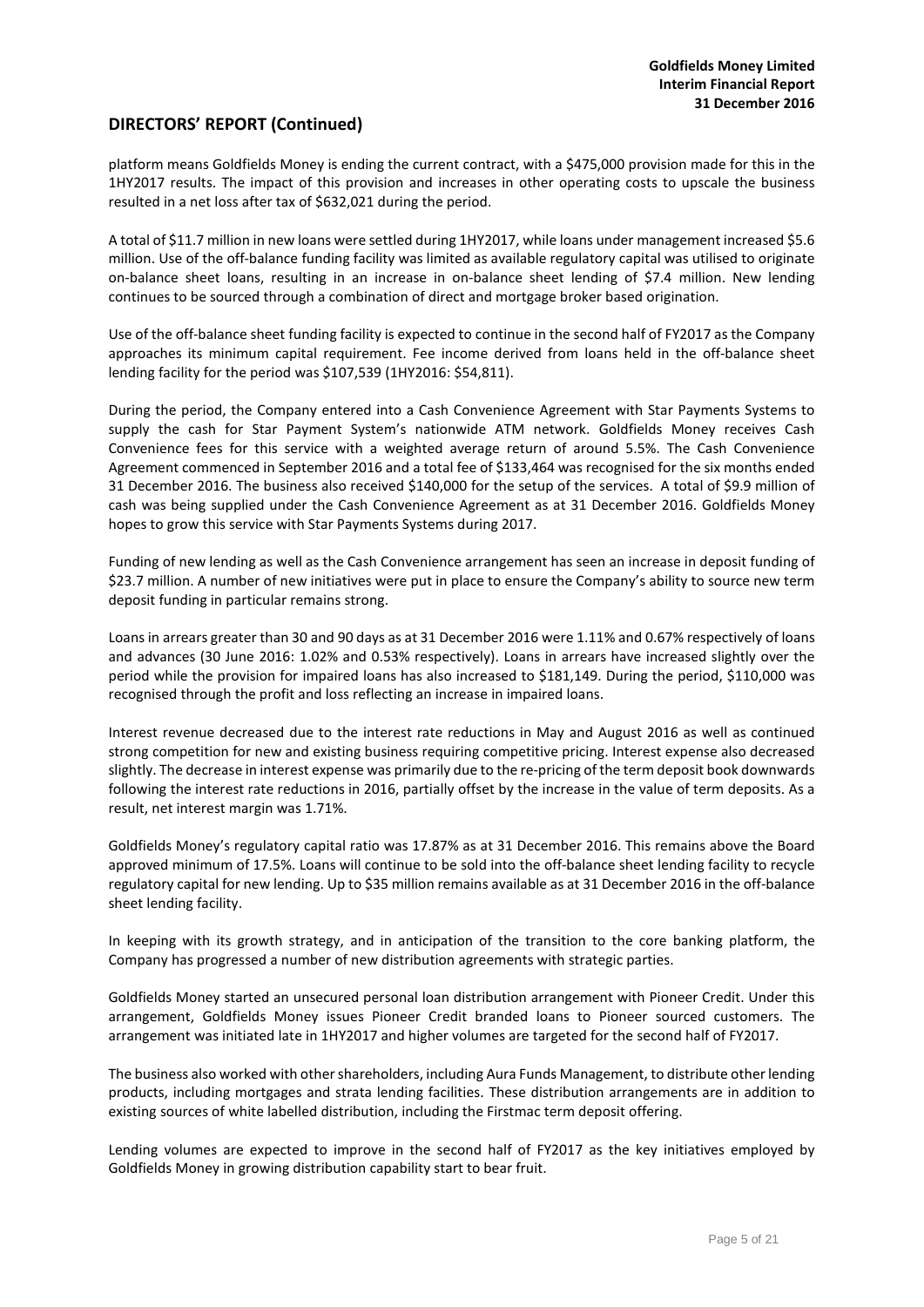# **DIRECTORS' REPORT (Continued)**

Goldfields Money will continue to focus on building the distribution and origination capability of the business, and the transition to the new core banking platform in the second half of FY2017. Delivery of the system, known as the Rubik Model Bank and leveraging off Temenos's award-winning T24 platform and edgeConnect solution, will allow Goldfields Money to deliver on its strategic objectives more efficiently and ultimately more profitably.

Implementing of the new platform will allow Goldfields Money to dramatically improve the digital services offered to our customers. It will also allow the Company to automate a number of back office processes as well as loan and deposit product origination. This will significantly reduce the costs per customer as the business grows.

The SaaS solution being deployed is an "open architecture" system and will allow the Company to personalise the customer experience. This will significantly enhance the Company's ability to white label products for strategic partners as well as let us develop our own IP for customer engagement.

## **SIGNIFICANT CHANGES IN THE STATE OF AFFAIRS**

There were no significant changes in the state of affairs of the Company during the financial half-year.

## **AUDITOR'S INDEPENDENCE DECLARATION**

A copy of the auditor's independence declaration as required under section 307C of the Corporations Act 2001 is set out immediately after this directors' report.

This report is made in accordance with a resolution of directors, pursuant to section 306(3)(a) of the Corporations Act 2001.

Peter Wallace

Chairman and Non-executive Director Dated this 23<sup>rd</sup> day of February 2017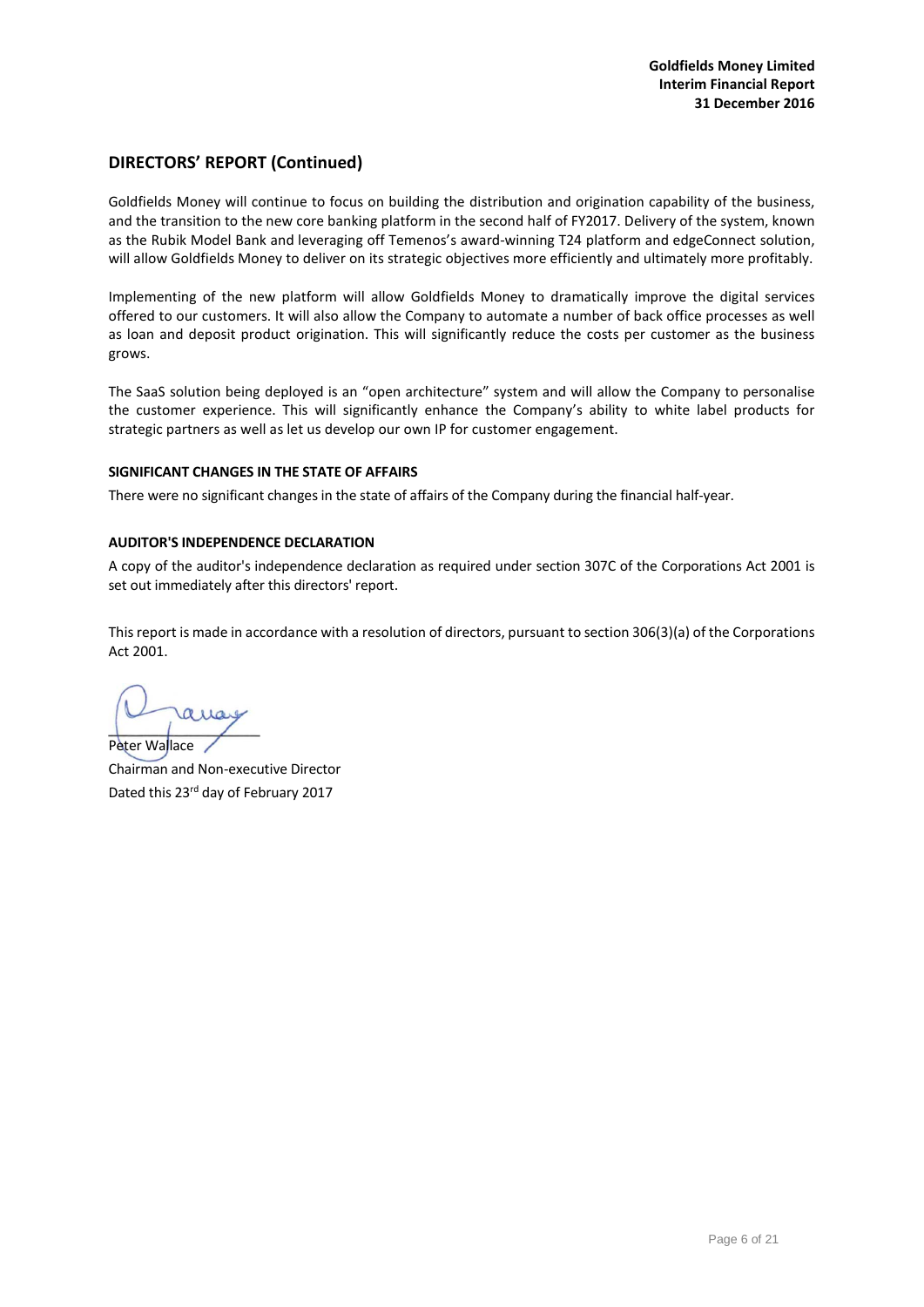

#### **RSM Australia Partners**

8 St Georges Terrace Perth WA 6000 GPO Box R1253 Perth WA 6844

> T +61 (0) 8 9261 9100 F +61 (0) 8 9261 9111

> > www.rsm.com.au

# AUDITOR'S INDEPENDENCE DECLARATION

As lead auditor for the review of the financial report of Goldfields Money Limited for the half year ended 31 December 2016, I declare that, to the best of my knowledge and belief, there have been no contraventions of:

- (i) the auditor independence requirements of the *Corporations Act 2001* in relation to the review; and
- (ii) any applicable code of professional conduct in relation to the review.

RSM RSM AUSTRALIA PARTNERS

Perth, WA Dated: 23 February 2017 **Partner** 

## **THE POWER OF BEING UNDERSTOOD** AUDIT | TAX | CONSULTING

RSM Australia Partners is a member of the RSM network and trades as RSM. RSM is the trading name used by the members of the RSM network. Each member of the RSM network is an independent accounting and consulting firm which practices in its own right. The RSM network is not itself a separate legal entity in any jurisdiction. RSM Australia Partners ABN 36 965 185 036

Liability limited by a scheme approved under Professional Standards Legislation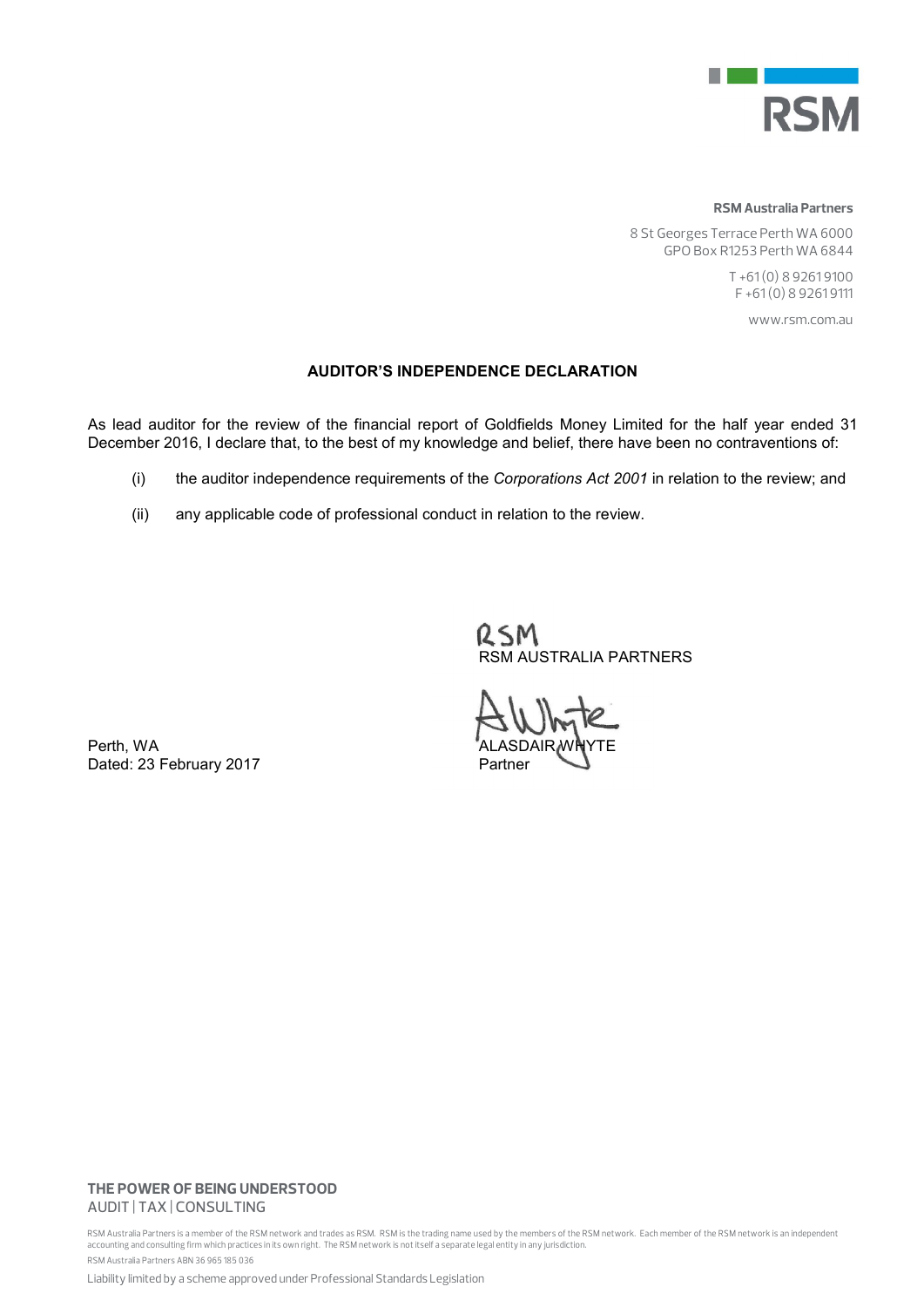# <span id="page-8-0"></span>**STATEMENT OF COMPREHENSIVE INCOME**

# **FOR THE SIX MONTHS ENDED 31 DECEMBER 2016**

|                                                                | <b>Note</b>    |             |             |
|----------------------------------------------------------------|----------------|-------------|-------------|
|                                                                |                | 31 Dec 2016 | 31 Dec 2015 |
|                                                                |                | \$          | \$          |
|                                                                |                |             |             |
| Interest revenue                                               | 5              | 3,172,484   | 3,404,624   |
| Interest expense                                               | 5              | (1,792,128) | (1,866,345) |
| Net interest revenue                                           |                | 1,380,356   | 1,538,279   |
| Non-interest revenue                                           | 6              | 556,323     | 238,467     |
| Impairment loss on loans and advances                          |                | (110, 201)  | (10, 957)   |
| Other expenses                                                 | $\overline{7}$ | (2,720,318) | (1,928,494) |
| (Loss) before income tax                                       |                | (893, 840)  | (162, 705)  |
| Income tax benefit                                             | 8              | 261,819     | 77,723      |
| (Loss) for the period                                          |                | (632, 021)  | (84, 982)   |
| Other comprehensive income                                     |                |             |             |
| Items that may be reclassified subsequently to profit and loss |                |             |             |
| Total comprehensive income for the period                      |                | (632, 021)  | (84, 982)   |
| Basic earnings per share                                       | 18             | (0.035)     | (0.005)     |
| Diluted earnings per share                                     | 18             | (0.035)     | (0.005)     |

The accompanying notes form part of these financial statements.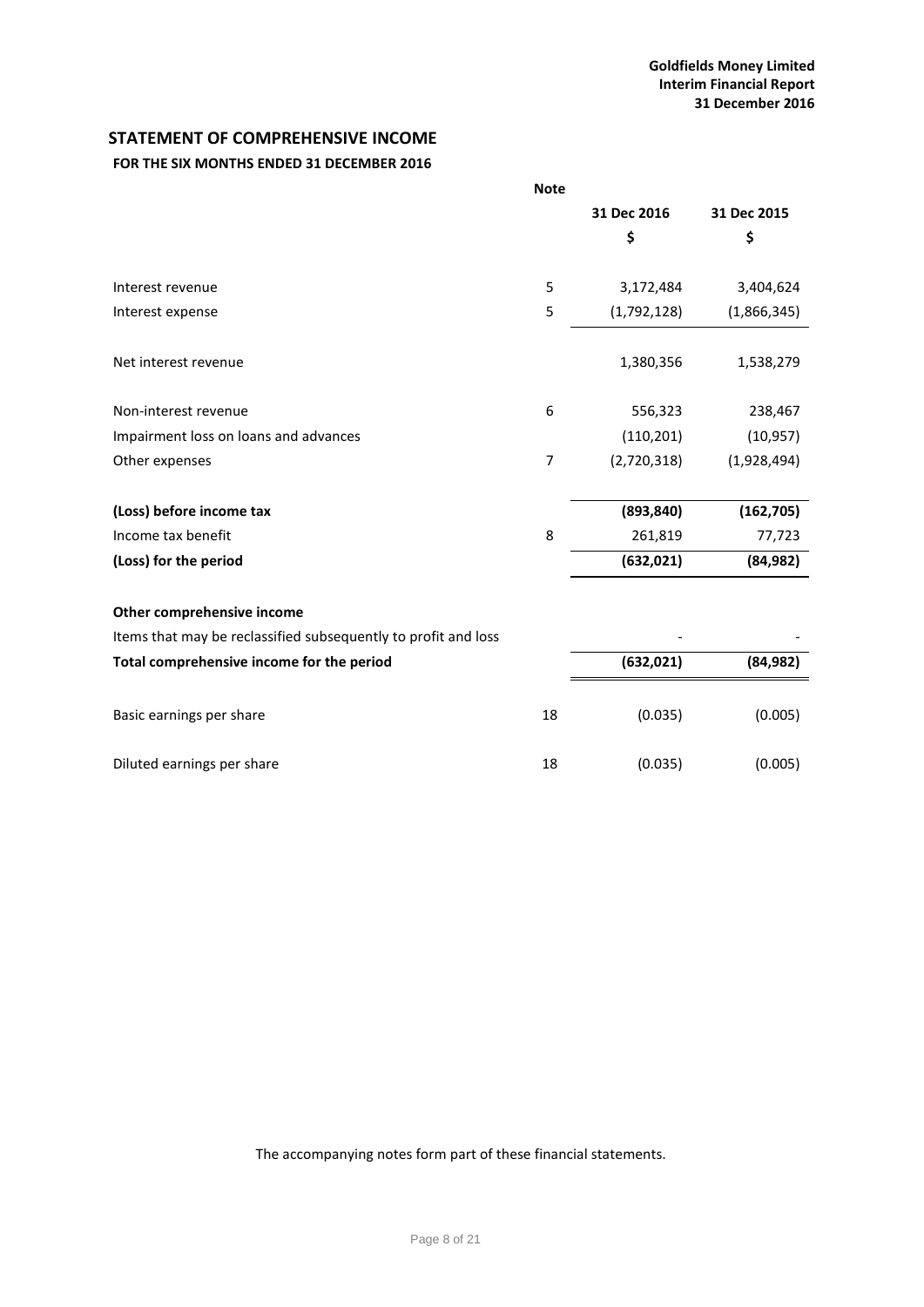# <span id="page-9-0"></span>**STATEMENT OF FINANCIAL POSITION**

# **AS AT 31 DECEMBER 2016**

.

|                                                   | <b>Note</b> | 31 Dec 2016 | 30 Jun 2016 |
|---------------------------------------------------|-------------|-------------|-------------|
|                                                   |             | \$          | \$          |
| <b>ASSETS</b>                                     |             |             |             |
| Cash and cash equivalents                         | 9           | 14,499,677  | 2,433,831   |
| Due from other financial institutions             |             | 17,951,741  | 14,460,639  |
| Loans and advances                                | 11          | 136,158,411 | 128,798,590 |
| Other financial assets                            | 10          | 9,201,037   | 9,207,785   |
| Other assets                                      |             | 247,426     | 305,844     |
| Property, plant and equipment                     |             | 883,158     | 716,718     |
| Intangible assets                                 |             | 264,335     | 225,524     |
| Deferred tax assets                               |             | 691,188     | 430,722     |
| <b>TOTAL ASSETS</b>                               |             | 179,896,973 | 156,579,653 |
| <b>LIABILITIES</b>                                |             |             |             |
| Deposits                                          |             | 162,407,129 | 138,665,272 |
| Creditors and other payables                      |             | 364,466     | 655,914     |
| Provisions                                        |             | 725,438     | 255,154     |
| Deferred tax liabilities                          |             | 163,860     | 165,212     |
| <b>TOTAL LIABILITIES</b>                          |             | 163,660,893 | 139,711,552 |
| <b>NET ASSETS</b>                                 |             | 16,236,080  | 16,868,101  |
| <b>EQUITY ATTRIBUTABLE TO EQUITY HOLDERS</b>      |             |             |             |
| <b>Contributed equity</b>                         |             |             |             |
| Issued capital                                    |             | 15,062,064  | 15,062,064  |
| Other contributed equity                          |             | 1,830,600   | 1,830,600   |
| <b>Equity raising costs</b>                       |             | (1,208,329) | (1,208,329) |
| <b>Total contributed equity</b>                   |             | 15,684,335  | 15,684,335  |
| Property, plant and equipment revaluation reserve |             | 190,549     | 190,549     |
| General reserve for credit losses                 |             | 319,551     | 319,551     |
| Retained earnings                                 |             | 41,645      | 673,666     |
|                                                   |             | 16,236,080  | 16,868,101  |

The accompanying notes form part of these financial statements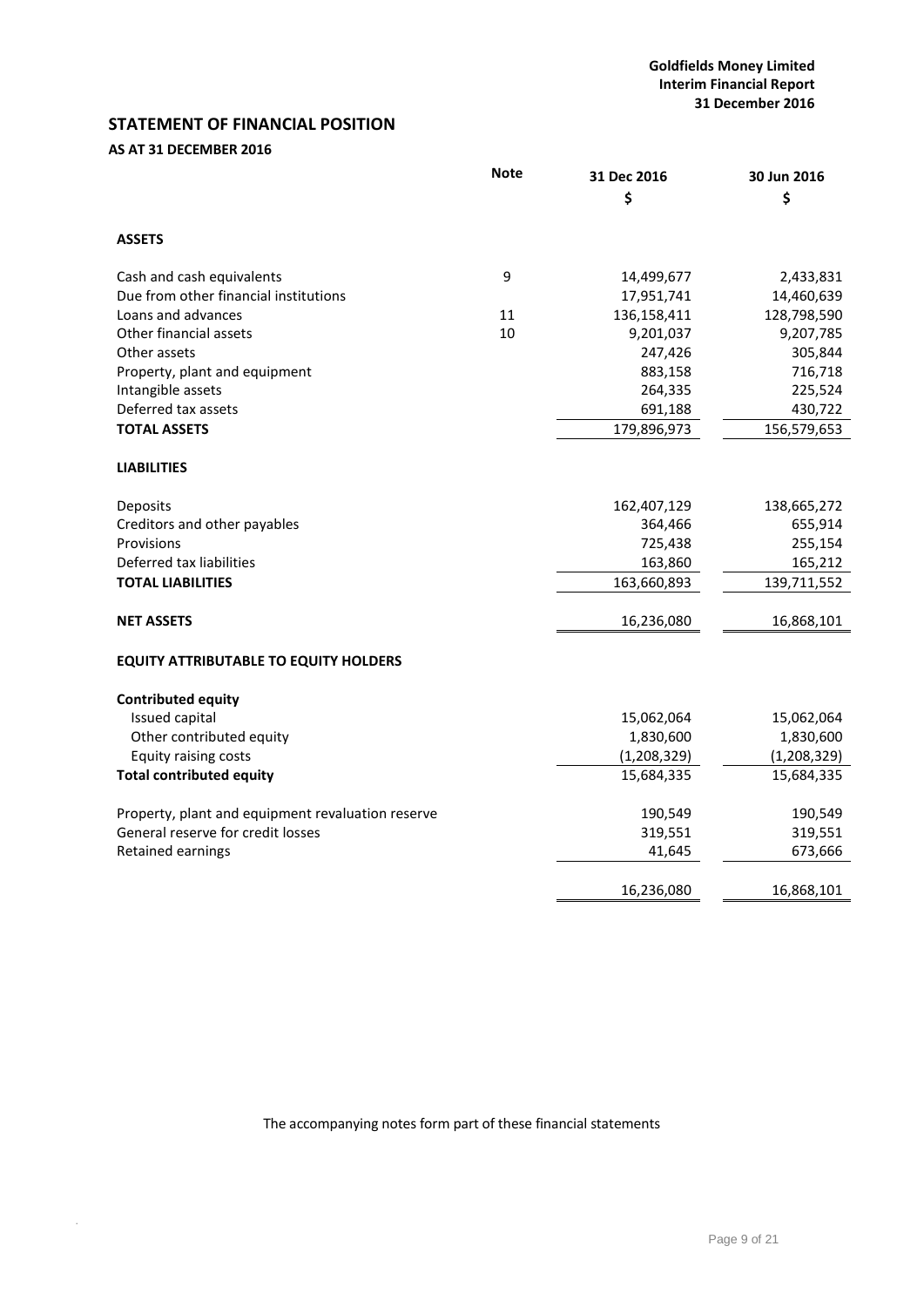## **Goldfields Money Limited Interim Financial Report 31 December 2016**

# **STATEMENT OF CHANGES IN EQUITY**

<span id="page-10-0"></span>

| FOR THE SIX MONTHS ENDED 31 DECEMBER 2016                                            |                          |                                       |                                   |                                                               |                                         |                             |                        |
|--------------------------------------------------------------------------------------|--------------------------|---------------------------------------|-----------------------------------|---------------------------------------------------------------|-----------------------------------------|-----------------------------|------------------------|
| <b>Attributable to equity holders</b>                                                | <b>Issued</b><br>capital | <b>Other</b><br>contributed<br>equity | <b>Equity</b><br>raising<br>costs | Property,<br>plant and<br>equipment<br>revaluation<br>reserve | General<br>reserve for<br>credit losses | <b>Retained</b><br>earnings | <b>Total equity</b>    |
|                                                                                      | \$                       | \$                                    | \$                                | \$                                                            | \$                                      | \$                          | \$                     |
| Balance at 1 July 2015                                                               | 12,955,824               | 1,830,600                             | (1, 159, 602)                     | 190,549                                                       | 319,551                                 | 768,853                     | 14,905,775             |
| Loss for the period                                                                  |                          |                                       |                                   |                                                               |                                         | (84, 982)                   | (84, 982)              |
| Other comprehensive income                                                           |                          |                                       |                                   |                                                               |                                         |                             |                        |
| <b>Total comprehensive income</b><br>Equity raising costs - reversal of deferred tax |                          | $-$                                   | (25, 417)                         |                                                               | $\overline{\phantom{0}}$                | (84, 982)                   | (84, 982)<br>(25, 417) |
| <b>Balance at 31 December 2015</b>                                                   | 12,955,824               | 1,830,600                             | (1, 185, 019)                     | 190,549                                                       | 319,551                                 | 683,871                     | 14,795,376             |
| <b>Balance at 1 July 2016</b>                                                        | 15,062,064               | 1,830,600                             | (1,208,329)                       | 190,549                                                       | 319,551                                 | 673,666                     | 16,868,101             |
| Loss for the period                                                                  |                          |                                       |                                   |                                                               | $\overline{\phantom{a}}$                | (632, 021)                  | (632, 021)             |
| Other comprehensive income                                                           |                          |                                       |                                   |                                                               |                                         |                             |                        |
| <b>Total comprehensive income</b>                                                    |                          |                                       |                                   |                                                               | $\overline{\phantom{a}}$                | (632, 021)                  | (632, 021)             |
| Equity raising costs - reversal of deferred tax                                      |                          |                                       |                                   |                                                               |                                         |                             |                        |
| <b>Balance at 31 December 2016</b>                                                   | 15,062,064               | 1,830,600                             | (1,208,329)                       | 190,549                                                       | 319,551                                 | 41,645                      | 16,236,080             |

The accompanying notes form part of these financial statements.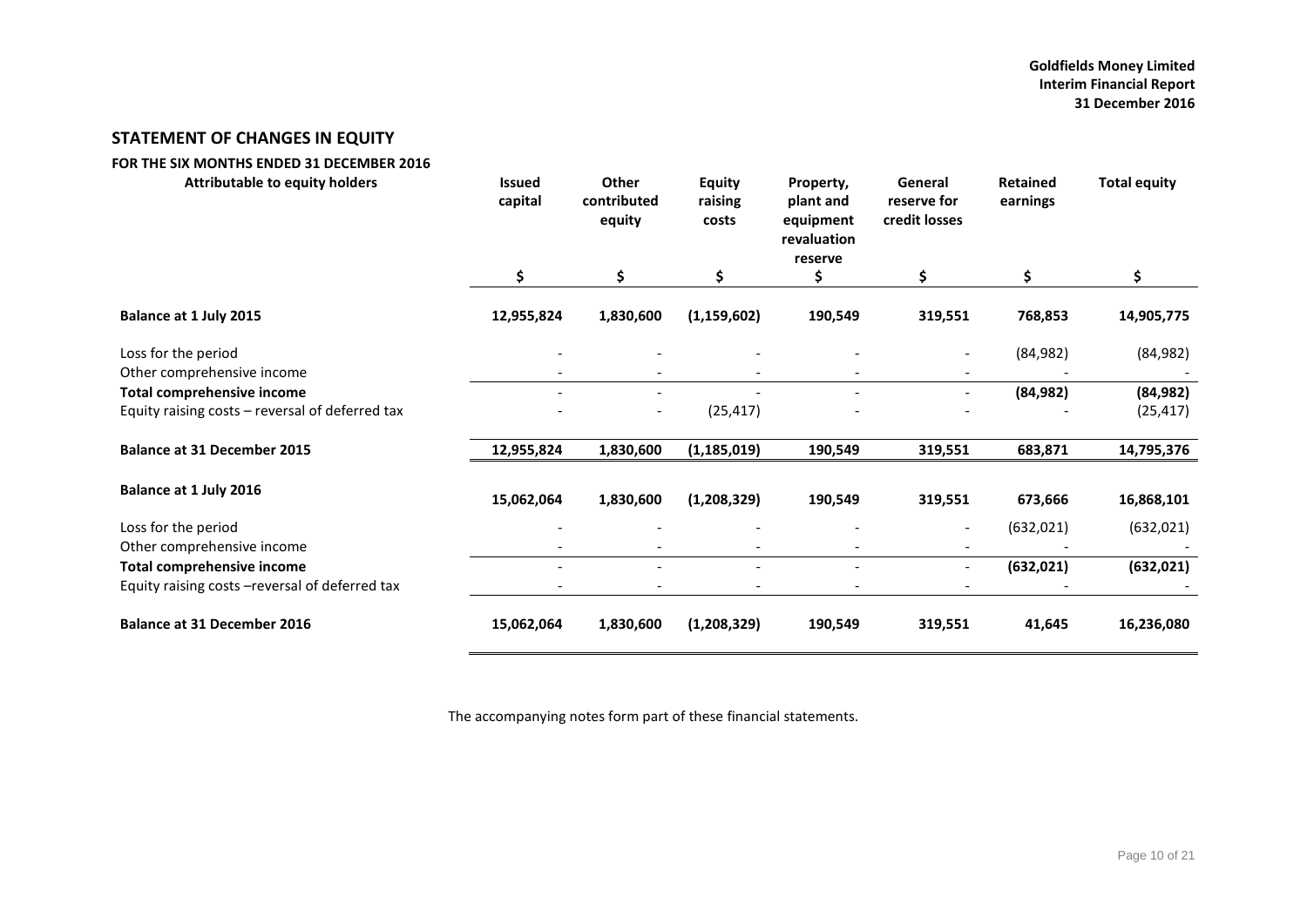# <span id="page-11-0"></span>**STATEMENT OF CASH FLOWS**

**FOR THE SIX MONTHS ENDED 31 DECEMBER 2016**

|                                                         | <b>Note</b> | 31 Dec 2016    | 31 Dec 2015   |
|---------------------------------------------------------|-------------|----------------|---------------|
|                                                         |             | \$             | \$            |
| <b>CASH FLOWS FROM OPERATING ACTIVITIES</b>             |             |                |               |
| Interest received                                       |             | 3,333,498      | 3,547,150     |
| Fees and commissions received                           |             | 402,916        | 221,829       |
| Dividends received                                      |             | 11,830         | 11,830        |
| Other income                                            |             | 141,577        | 4,808         |
| Interest and other costs of finance costs paid          |             | (1,870,060)    | (2,089,752)   |
| Payments to suppliers and employees                     |             | (2,479,894)    | (2,039,725)   |
| Income tax refunded                                     |             |                | 25,836        |
| Net cash used in operating activities                   |             | (460, 133)     | (318, 024)    |
| <b>CASH FLOWS FROM INVESTING ACTIVITIES</b>             |             |                |               |
| Net increase in loans, advances and other receivables   |             | (7,463,355)    | (4,500,125)   |
| Net (payments)/ receipts for investments                |             | (3,504,366)    | 3,450,087     |
| Payments for property, plant and equipment              |             | (198, 862)     | (13, 492)     |
| Payments for intangible assets                          |             | (127, 275)     | (77, 896)     |
| Net cash used in investing activities                   |             | (11, 293, 858) | (1, 141, 426) |
| <b>CASH FLOWS FROM FINANCING ACTIVITIES</b>             |             |                |               |
| Net increase in deposits and other borrowings           |             | 23,819,837     | 1,544,780     |
| Net cash provided by financing activities               |             | 23,819,837     | 1,544,780     |
| Net increase in cash held                               |             | 12,065,846     | 85,330        |
| Cash and cash equivalents at beginning of the<br>period |             | 2,433,831      | 2,170,697     |
|                                                         |             |                |               |
| Cash and cash equivalents at the end of the period      | 9           | 14,499,677     | 2,256,027     |

The accompanying notes form part of these financial statements.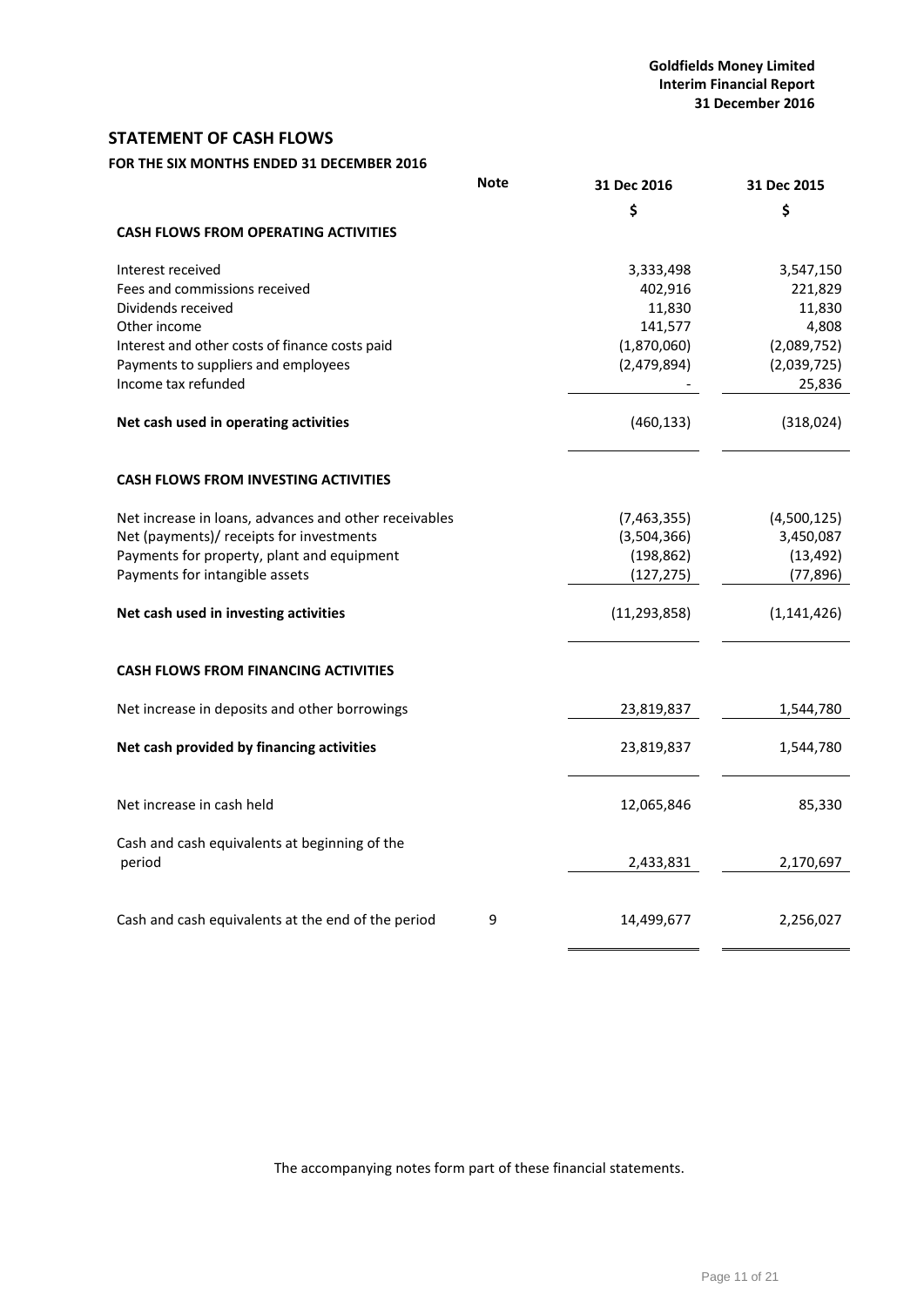### <span id="page-12-0"></span>**1. CORPORATE INFORMATION**

The interim financial statements of the Company for the six months ended 31 December 2016 were authorised for issue in accordance with a resolution of the directors on 23 February 2017.

Goldfields Money Limited is a limited company incorporated and domiciled in Australia whose shares are publically traded. The principal activities of the company are the provision of financial products and services.

#### **2. BASIS OF PREPARATION AND CHANGES TO THE COMPANY'S ACCOUNTING POLICIES**

The interim financial statements for the six months ended 31 December 2016 have been prepared in accordance with Australian Accounting Standard AASB 134 'Interim Financial Reporting' and the Corporations Act 2001, as appropriate for for-profit oriented entities. Compliance with AASB 134 ensures compliance with International Financial Reporting Standard IAS 34 'Interim Financial Reporting'.

The interim financial statements do not include all the information and disclosures required in the annual financial statements, and should be read in conjunction with the Company's annual financial statements as at 30 June 2016.

## **3. CRITICAL ACCOUNTING ESTIMATES AND SIGNIFICANT JUDGEMENTS**

The preparation of the financial report in conformity with Australian Accounting Standards requires the use of certain critical accounting estimates. It also requires management to exercise judgement in the process of applying the accounting policies. In preparing this half-year financial report, the significant judgements made by management in applying the Company's accounting policies and key sources of estimation uncertainty were the same as those that applied to the annual financial report for the year ended 30 June 2016.

Estimates and judgements are continually evaluated and are based on historical experience and other factors, including reasonable expectations of future events.

Management believes the estimates used in preparing the financial report are reasonable. Actual results in the future may differ from those reported and therefore it is reasonably possible, on the basis of existing knowledge, that outcomes within the next financial year that are different from our assumptions and estimates could require an adjustment to the carrying amounts of the assets and liabilities reported.

#### **4. CHANGES IN ACCOUNTING POLICY, ACCOUNTING STANDARDS AND INTERPRETATIONS**

The same accounting policies and methods of computation have been followed in this interim financial report as were applied in the most recent annual financial statements. The Company has considered the implications of new and amended Accounting Standards but determined that their application to the financial statements is either not relevant or not material.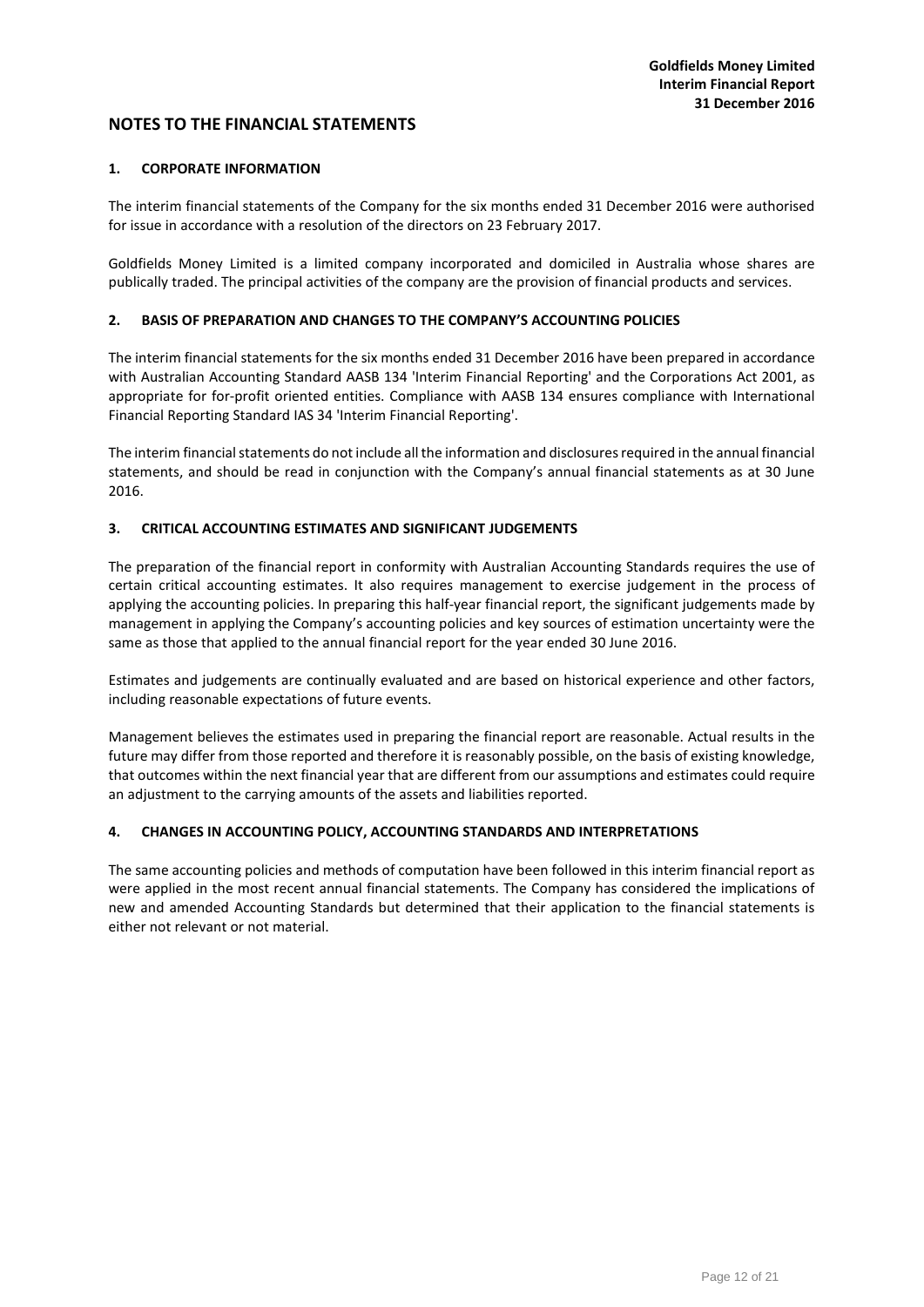|    |                                              | 31 Dec<br>2016 | 31 Dec<br>2015 |
|----|----------------------------------------------|----------------|----------------|
|    |                                              | \$             | \$             |
| 5. | <b>INTEREST REVENUE AND INTEREST EXPENSE</b> |                |                |
|    | <b>INTEREST REVENUE</b>                      |                |                |
|    | Loans and advances                           | 2,841,470      | 3,038,315      |
|    | Deposits with other institutions             | 331,014        | 366,309        |
|    |                                              | 3,172,484      | 3,404,624      |
|    | <b>INTEREST EXPENSE</b>                      |                |                |
|    | Interest on deposits                         | 1,792,128      | 1,866,345      |
| 6. | <b>NON-INTEREST REVENUE AND INCOME</b>       |                |                |
|    | Lending fees                                 | 22,668         | 22,187         |
|    | Commissions and other fees                   | 246,784        | 199,642        |
|    | Cash convenience fee income                  | 133,464        |                |
|    | Dividends received                           | 11,830         | 11,830         |
|    | Other                                        | 141,577        | 4,808          |
|    |                                              | 556,323        | 238,467        |
| 7. | <b>OTHER EXPENSES</b>                        |                |                |
|    | Staff related costs                          |                |                |
|    | Salaries and wages                           | 837,938        | 836,248        |
|    | Superannuation                               | 90,649         | 83,359         |
|    | Contractors                                  | 108,886        |                |
|    | Other                                        | 67,716         | 85,543         |
|    | Depreciation                                 | 32,421         | 41,065         |
|    | Amortisation                                 | 88,464         | 35,679         |
|    | Provision for termination of contract (i)    | 475,000        |                |
|    | Advertising and promotions                   | 55,472         | 18,384         |
|    | Directors' fees                              | 106,763        | 67,249         |
|    | Computer system and software costs           | 136,956        | 120,743        |
|    | Communication and website costs              | 127,443        | 98,445         |
|    | Insurance costs                              | 46,374         | 46,212         |
|    | Accounting, Audit and Legal costs            | 133,274        | 109,589        |
|    | Products and services delivery costs         | 185,510        | 192,760        |
|    | Occupancy costs                              | 79,992         | 74,010         |
|    | ASX and registry fees                        | 22,363         | 22,144         |
|    | General administrative costs                 | 125,097        | 97,064         |
|    | Total other expenses                         | 2,720,318      | 1,928,494      |

(i) Included in provisions on the statement of financial position of \$725,438 is a \$475,000 provision for the termination of the contractual arrangements with the Company's core banking system provider. The Company is implementing a new core banking system which will replace the current system in July 2017.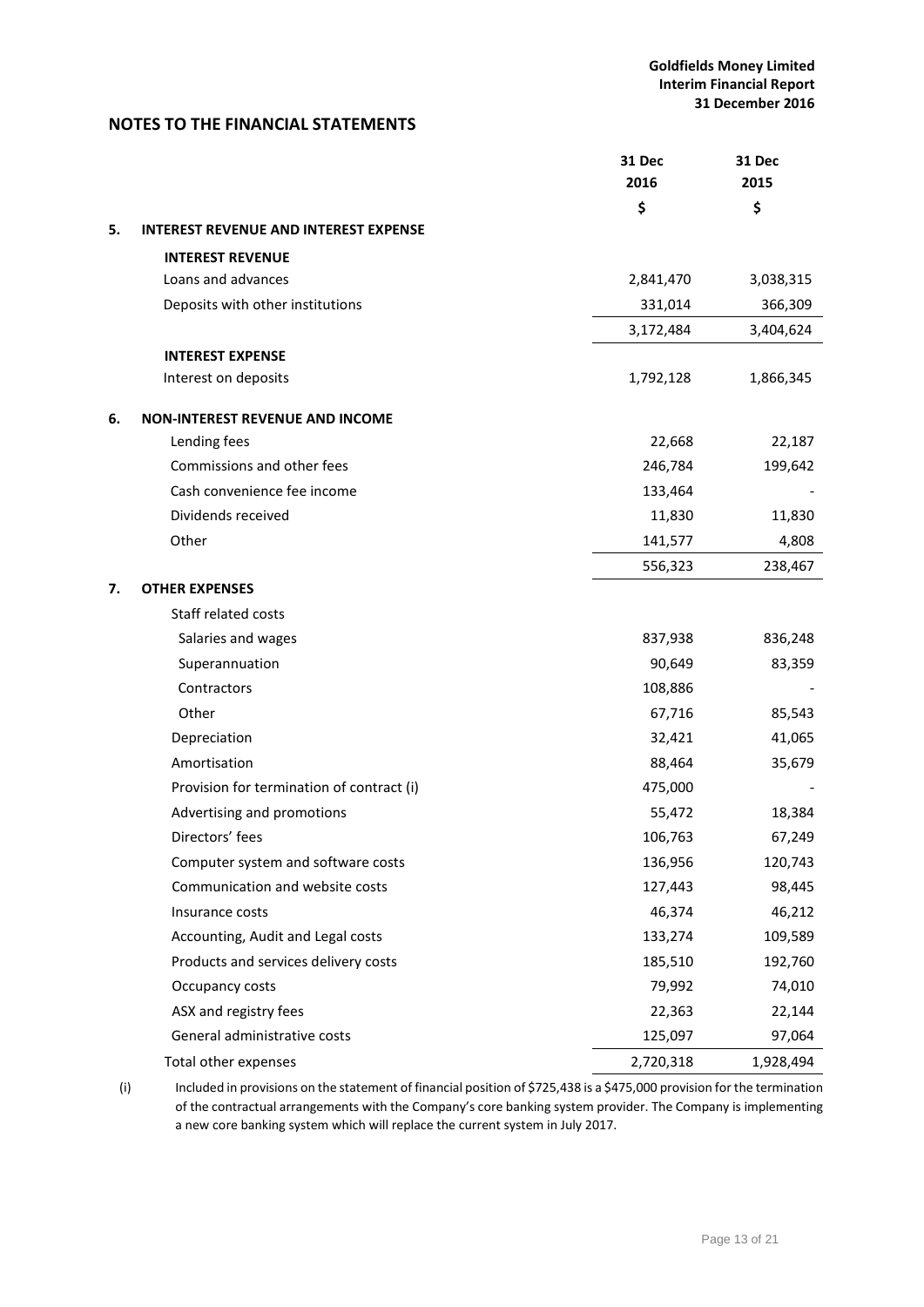|    |                                                                                 | 31 Dec<br>2016 | 30 Jun<br>2016 |
|----|---------------------------------------------------------------------------------|----------------|----------------|
| 8. | <b>INCOME TAX</b>                                                               | \$             | \$             |
|    | The major components of income tax benefit in the interim income statement are: |                |                |
|    | Current income tax expense                                                      |                |                |
|    | Deferred income tax benefit related to current tax losses                       | 91,884         | 102,326        |
|    | Deferred income tax benefit related to timing differences                       | 169,935        | (24, 603)      |
|    | Income tax benefit                                                              | 261,819        | 77,723         |
| 9. | <b>CASH AND CASH EQUIVALENTS</b>                                                |                |                |
|    | Reconciliation of cash:                                                         |                |                |
|    | .                                                                               |                |                |

Cash at the end of the period as shown in the statement of cash flows is reconciled to the related items in the statement of financial position as follows:

| Cash on hand     | 284.091    | 293,165   |
|------------------|------------|-----------|
| Cash in ATM (ii) | 9,936,800  |           |
| Cash at bank     | 4,278,786  | 2,140,666 |
|                  | 14,499,677 | 2,433,831 |
|                  |            |           |

(ii) During the period the Company announced a 3 year ATM Cash Convenience Agreement with Star Payments Systems. Under this agreement the Company supplies cash held in the ATM's of Star Payments Systems. Star Payments Systems pays Goldfields Money fee income for the supply of this cash.

# **10. OTHER FINANCIAL ASSETS**

|            | Investments in securities (measured at amortised cost) | 9,059,068   | 9,065,816   |
|------------|--------------------------------------------------------|-------------|-------------|
|            | Shares in unlisted corporations (measured at cost)     | 141,969     | 141,969     |
|            |                                                        | 9,201,037   | 9,207,785   |
| <b>11.</b> | <b>LOANS AND ADVANCES</b>                              |             |             |
|            | (a)<br><b>Classification</b>                           |             |             |
|            | Overdrafts                                             | 668,206     | 851,356     |
|            | Residential                                            | 124,173,024 | 120,161,502 |
|            | Commercial                                             | 9,919,778   | 6,228,343   |
|            | Personal                                               | 1,578,552   | 1,628,337   |
|            | Total gross loans and advances                         | 136,339,560 | 128,869,538 |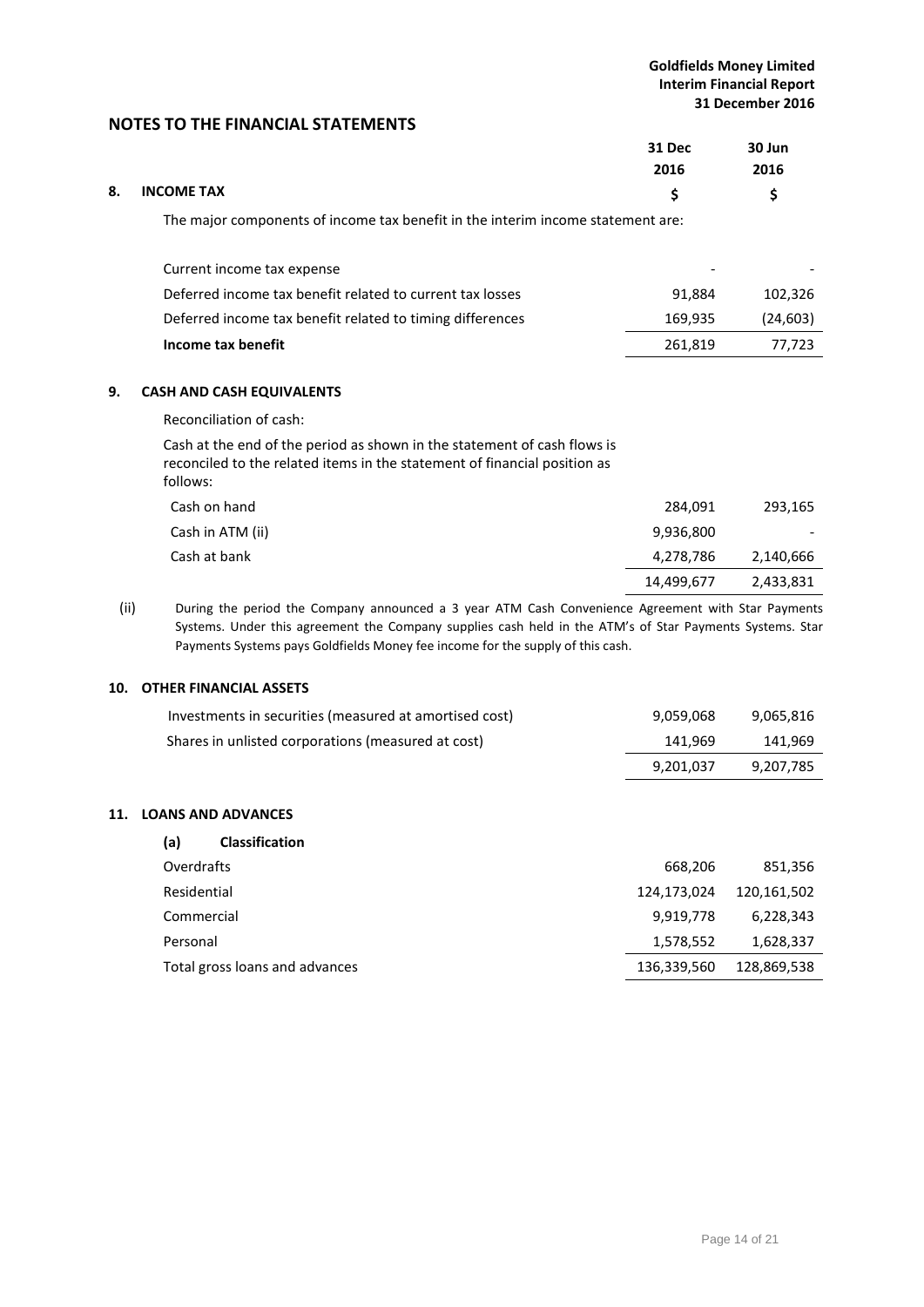# **Goldfields Money Limited Interim Financial Report 31 December 2016**

| <b>NOTES TO THE FINANCIAL STATEMENTS</b>   | 31 Dec<br>2016 | 30 Jun<br>2016 |         |
|--------------------------------------------|----------------|----------------|---------|
| 11. LOANS AND ADVANCES (CONTINUED)         |                |                |         |
|                                            | \$             | \$             |         |
| (b)<br>Provision for doubtful debts        |                |                |         |
| Specific provisions                        |                | 100,948        | 70,948  |
| Collective provisions                      |                | 80,201         |         |
|                                            |                | 181,149        | 70,948  |
| <b>Specific provision</b>                  |                |                |         |
| Opening balance                            |                | 70,948         | 21,781  |
| Bad and doubtful debts provided for        |                | 30,000         | 50,124  |
| Unused amounts reversed                    |                |                |         |
| Bad debts written off during the period    |                |                | (957)   |
| Closing balance                            | 100,948        |                | 70,948  |
| <b>Collective provision</b>                |                |                |         |
| Opening balance                            |                |                |         |
| Bad and doubtful debts provided for        |                | 80,201         |         |
| Unused amounts reversed                    |                |                |         |
| Bad debts written off during the period    |                |                |         |
| Closing balance                            | 80,201         |                |         |
| Net loans and advances                     | 136,158,411    | 128,798,590    |         |
| (c)<br>Credit quality - loans and advances |                |                |         |
| Past due but not impaired                  |                |                |         |
| 30 days & less than 90 days                | 671,419        |                | 635,404 |
| 90 days & less than 182 days               | 162,502        |                | 17,632  |
| 182 days or more                           |                |                |         |
|                                            | 833,921        |                | 653,36  |
| Impaired - mortgage loans                  |                |                |         |
| Up to 90 days                              |                |                |         |
| Greater than 90 days                       | 668,387        |                | 663,013 |
|                                            | 668,387        |                | 663,013 |
| Impaired - personal loans                  |                |                |         |
| 30 days & less than 60 days                |                |                |         |
| 60 days & less than 90 days                |                |                |         |
| 90 days & less than 182 days               |                |                |         |
| 182 days & less than 273 days              |                |                |         |
|                                            |                |                |         |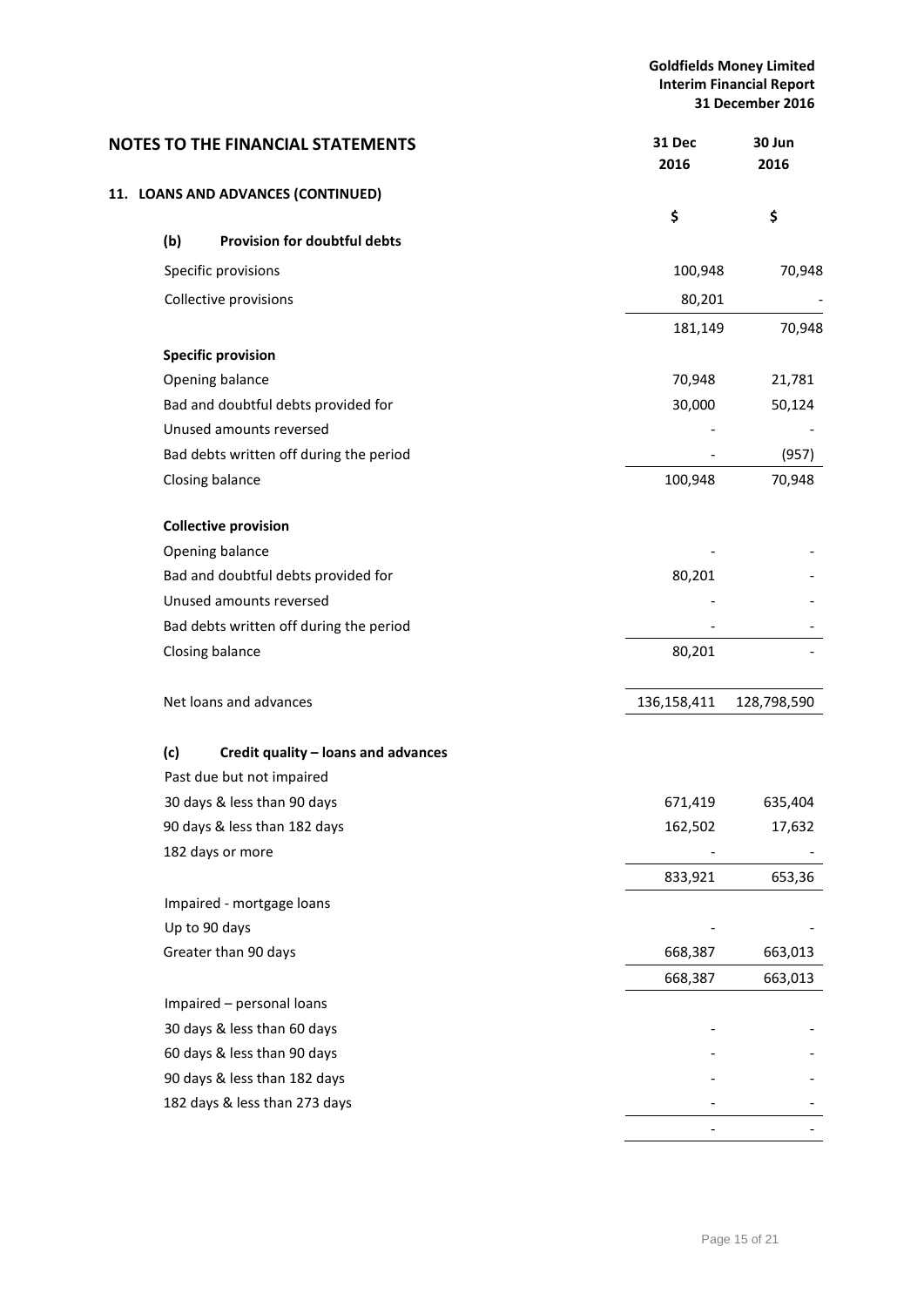|                                                        |             | <b>Goldfields Money Limited</b><br><b>Interim Financial Report</b><br>31 December 2016 |
|--------------------------------------------------------|-------------|----------------------------------------------------------------------------------------|
| <b>NOTES TO THE FINANCIAL STATEMENTS</b>               | 31 Dec      | 30 Jun                                                                                 |
|                                                        | 2016        | 2016                                                                                   |
| 11. LOANS AND ADVANCES (CONTINUED)                     |             |                                                                                        |
| (c)<br>Credit quality – loans and advances (continued) |             |                                                                                        |
| Overdrawn/over-limit                                   |             |                                                                                        |
| Less than 14 days                                      | 5,112       | 6,539                                                                                  |
| 14 days & less than 90 days                            | 760         | 438                                                                                    |
| 90 days & less than 182 days                           | 858         | 962                                                                                    |
| 182 days & over                                        | 6,046       | 4,447                                                                                  |
|                                                        | 12,777      | 12,416                                                                                 |
| Total past due and impaired                            |             |                                                                                        |
| Collective provision                                   | 80,201      |                                                                                        |
| Specific provision                                     | 100,948     | (70, 948)                                                                              |
| Total provision                                        | 181,149     | (70, 948)                                                                              |
|                                                        |             |                                                                                        |
| Neither past due nor impaired                          | 134,462,177 | 127,538,073                                                                            |
|                                                        | 136,158,411 | 128,798,590                                                                            |
|                                                        |             |                                                                                        |

# **12. COMMITMENTS AND CONTINGENT LIABILITIES**

At the reporting date, the company had the following loan and overdraft commitments outstanding:

| (i)<br>Outstanding loan commitments                                                                   |            |            |
|-------------------------------------------------------------------------------------------------------|------------|------------|
| Loans approved but not advanced                                                                       | 3,888,185  | 4,826,249  |
| Loan funds available for redraw                                                                       | 7,204,902  | 5,918,934  |
|                                                                                                       | 11,093,087 | 10,745,183 |
| (ii)<br>Outstanding overdraft commitments<br>Customer overdraft facilities approved but not disbursed | 924,833    | 656,676    |

#### (iii) Lease commitments

The Company has obligations under the terms of the leases of its office premises for terms of up to 3 years, there are contractual options to extend the leases. Lease payments are payable in advance by equal monthly instalments due on the 1st day of each month.

| Due not later than one year                           | 68.555  | 47.420  |
|-------------------------------------------------------|---------|---------|
| Due later than one year and not later than five years | 47.053  | 167,628 |
|                                                       | 115.608 | 215.048 |
| $\cdots$<br>- - -                                     |         |         |

# (iv) Capital commitments

At 31 December 2016, the Company had capital commitments of \$336,282 (31 December 2015: nil) principally relating to the implementation of a new core banking system and new enterprise accounting system.

Other than above there were no capital expenditure commitments at reporting date.

There were no other commitments or contingent liabilities at the reporting date.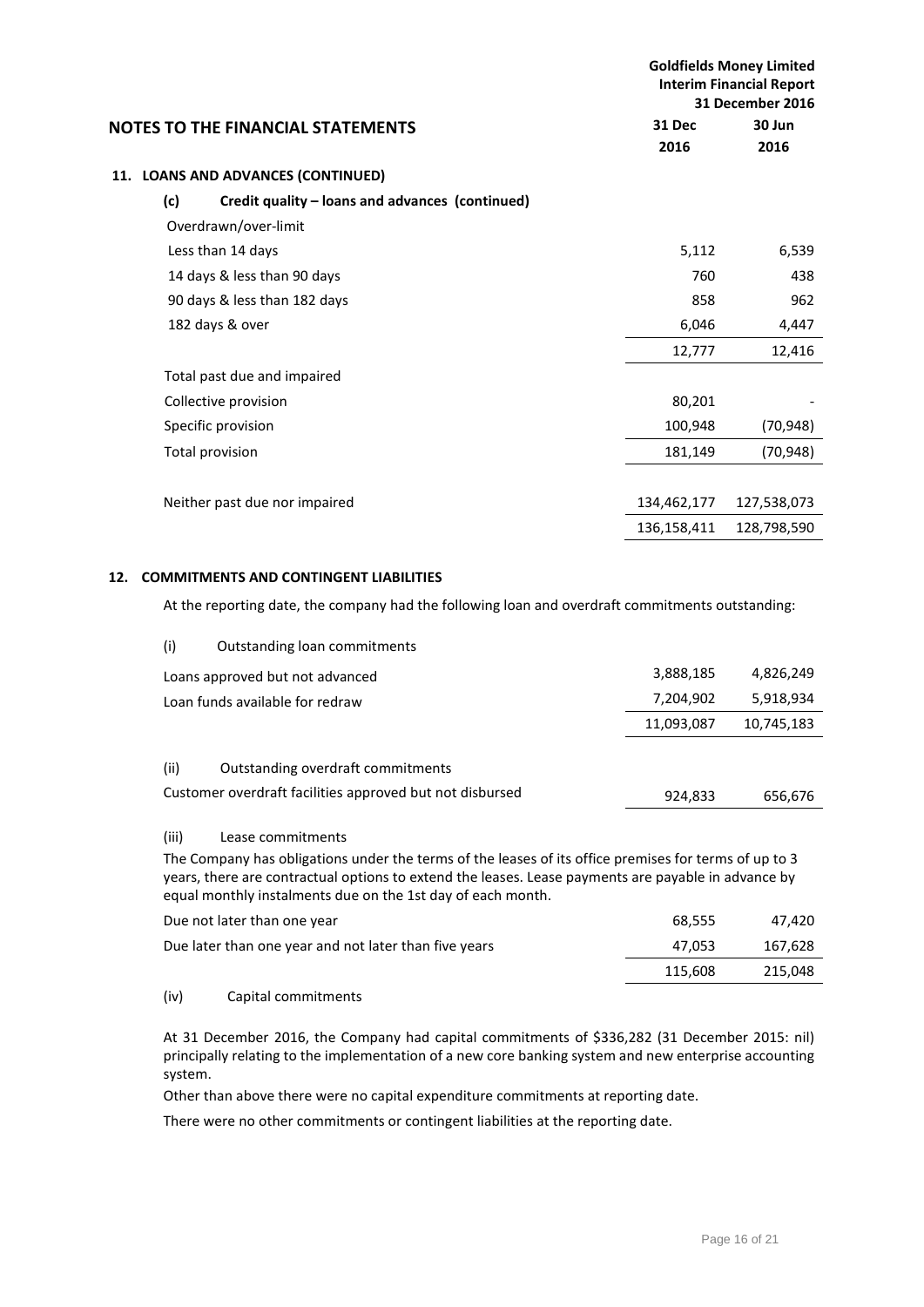# **13. FINANCIAL INSTRUMENTS**

Set out below is an overview of financial instruments, other than cash, as at 31 December 2016:

| Loans &<br>receivables | Available-for-<br>sale | <b>Fair value</b><br>profit or loss | <b>Fair value other</b><br>comprehensive<br>income |
|------------------------|------------------------|-------------------------------------|----------------------------------------------------|
| 17,951,741             |                        |                                     |                                                    |
| 9,059,068              |                        |                                     |                                                    |
|                        | 141,969                |                                     |                                                    |
| 136,158,411            |                        |                                     |                                                    |
| 48,884                 |                        |                                     |                                                    |
| 163,218,104            | 141,969                |                                     |                                                    |
|                        |                        |                                     |                                                    |

| <b>Financial liabilities:</b> | <b>Financial</b><br>liabilities at<br>amortised cost | Available-for-<br>sale   | <b>Fair value</b><br>profit or loss | <b>Fair value other</b><br>comprehensive<br>income |
|-------------------------------|------------------------------------------------------|--------------------------|-------------------------------------|----------------------------------------------------|
| Call deposits                 | 35,005,475                                           |                          |                                     |                                                    |
| Fixed term deposits           | 127,401,654                                          | ٠                        |                                     |                                                    |
| Other payables                | 364.466                                              | $\overline{\phantom{0}}$ | $\overline{\phantom{a}}$            |                                                    |
| Total                         | 162,771,595                                          | $\overline{\phantom{0}}$ |                                     |                                                    |

Set out below is an overview of financial instruments, other than cash, as at 30 June 2016:

| <b>Financial assets:</b>              | Loans &<br>receivables | Available-for-<br>sale | <b>Fair value</b><br>profit or loss | <b>Fair value other</b><br>comprehensive<br>income |
|---------------------------------------|------------------------|------------------------|-------------------------------------|----------------------------------------------------|
| Due from other financial institutions | 14,460,639             |                        |                                     |                                                    |
| Investment securities                 | 9,065,816              |                        |                                     |                                                    |
| Equity instruments                    |                        | 141,969                |                                     |                                                    |
| Loans and advances                    | 128,798,590            |                        |                                     |                                                    |
| Other receivables                     | 98,615                 |                        |                                     |                                                    |
| <b>Total</b>                          | 152,423,660            | 141,969                |                                     |                                                    |
|                                       |                        |                        |                                     |                                                    |

| <b>Financial liabilities:</b> | <b>Financial</b><br>liabilities at<br>amortised cost | Available-for-<br>sale       | <b>Fair value</b><br>profit or loss | <b>Fair value other</b><br>comprehensive<br>income |
|-------------------------------|------------------------------------------------------|------------------------------|-------------------------------------|----------------------------------------------------|
| Call deposits                 | 29,517,521                                           | $\qquad \qquad \blacksquare$ |                                     |                                                    |
| Fixed term deposits           | 109,147,751                                          | $\overline{\phantom{a}}$     |                                     |                                                    |
| Other payables                | 655,914                                              | $\overline{\phantom{a}}$     |                                     | -                                                  |
| <b>Total</b>                  | 139,321,186                                          | $\overline{\phantom{a}}$     |                                     |                                                    |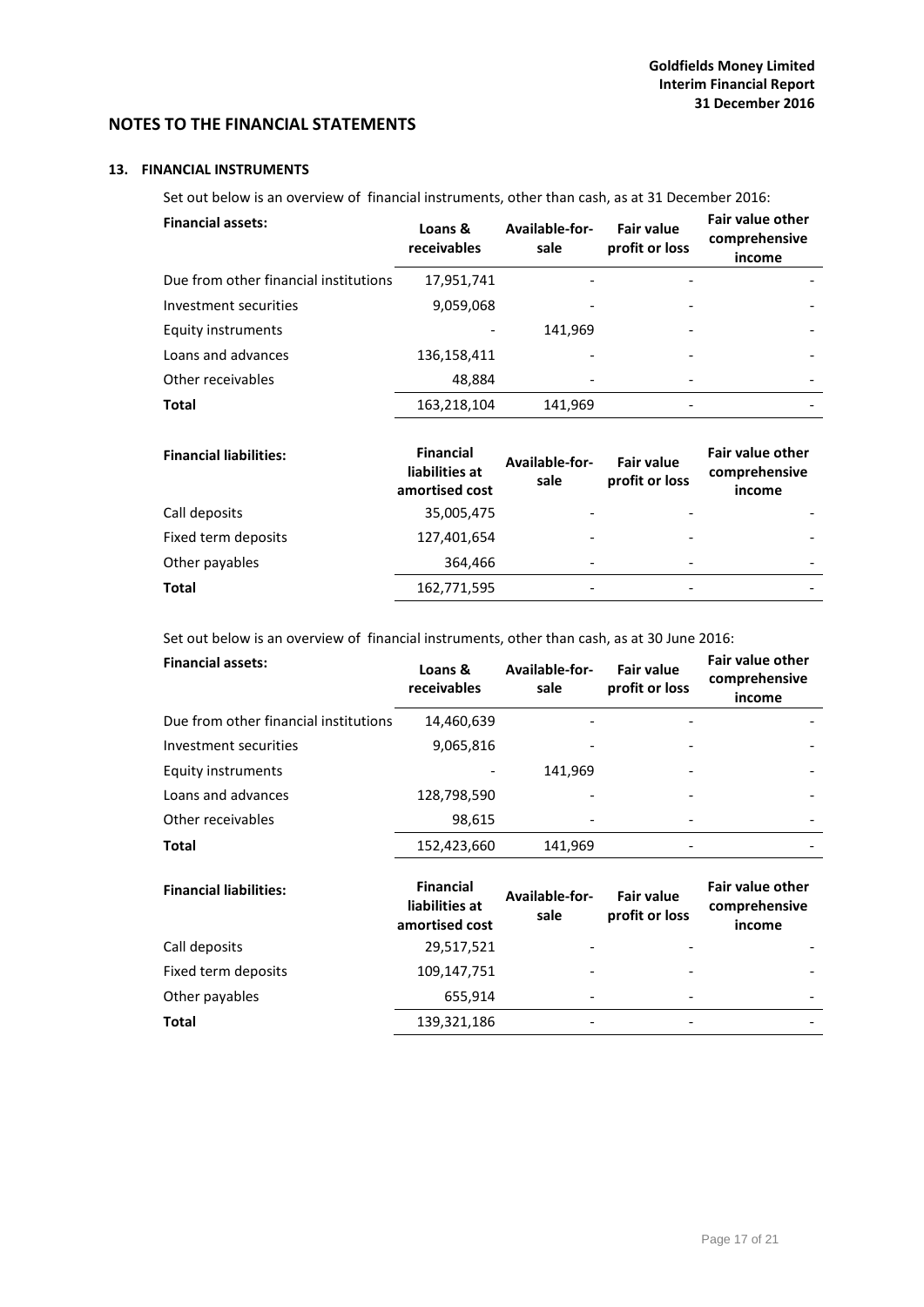## **14. FAIR VALUE OF FINANCIAL ASSETS AND LIABILITIES**

Fair value is determined on the basis of the present value of expected future cash flows under the terms and conditions of each financial asset or liability. Significant assumptions used in determining the cash flows are that the cash flows will be consistent with the contracted cash flows under the respective contracts. The information is only relevant to circumstances at the reporting date and will vary depending on the contractual rates applied to each asset or liability, relative to market rates and conditions at the time. No assets held are regularly traded by the Company. With the exception of financial assets due from other financial institutions and investment securities there is no active market to assess the value of the financial assets and liabilities. Amounts due from other financial institutions and investment securities can be traded in a secondary market.

|                                       | Aggregate net fair value |                  | Amount per the statement of<br>financial position |                   |
|---------------------------------------|--------------------------|------------------|---------------------------------------------------|-------------------|
| <b>Financial assets:</b>              | 31 Dec 2016<br>\$        | 30 Jun 2016<br>Ş | 31 Dec 2016<br>\$                                 | 30 Jun 2016<br>\$ |
| Cash and liquid assets                | 14,499,677               | 2,433,831        | 14,499,677                                        | 2,433,831         |
|                                       |                          |                  |                                                   |                   |
| Due from other financial institutions | 17,951,741               | 14,460,639       | 17,951,741                                        | 14,460,639        |
| Loans and advances                    | 134,655,289              | 127,567,400      | 136,158,411                                       | 128,798,590       |
| Investment securities                 | 9,044,190                | 9,025,410        | 9,059,068                                         | 9,065,816         |
| Other financial assets                | 141,969                  | 141,969          | 141,969                                           | 141,969           |
| Total financial assets                | 176,292,866              | 153,629,249      | 177,810,866                                       | 154,900,845       |
|                                       |                          |                  |                                                   |                   |
| <b>Financial liabilities:</b>         |                          |                  |                                                   |                   |
| <b>Deposits</b>                       | 162,407,129              | 138,655,272      | 162,407,129                                       | 138,655,272       |
| Creditors and other payables          | 364,466                  | 655,914          | 364,466                                           | 655,914           |
| <b>Total financial liabilities</b>    | 162,771,595              | 139,311,186      | 162,771,595                                       | 139,321,186       |

The fair value estimates were determined by the following methodologies and assumptions:

## *Cash and amounts due from other financial institutions*

The carrying values of cash and liquid assets and receivables due from other financial institutions redeemable within 12 months approximate their fair value as they are short term in nature or are receivable on demand.

#### *Loans and advances*

The carrying value of loans and advances is net of provisions for doubtful debts. For variable rate loans, (excluding impaired loans) the amount shown in the statement of financial position is considered to be a reasonable estimate of fair value. For fixed rate loans the fair values are based on cash flows discounted at a rate reflecting current market rates adjusted for counter party credit risk. The fair value of impaired loans was calculated by discounting expected cash flows using a rate which includes a premium for the uncertainty of the flows.

#### *Investment securities*

Investment Securities comprise floating rate notes issued by Australian banks. These securities can be traded in secondary markets and fair value has been determined by indicative prices as quoted on Bloomberg.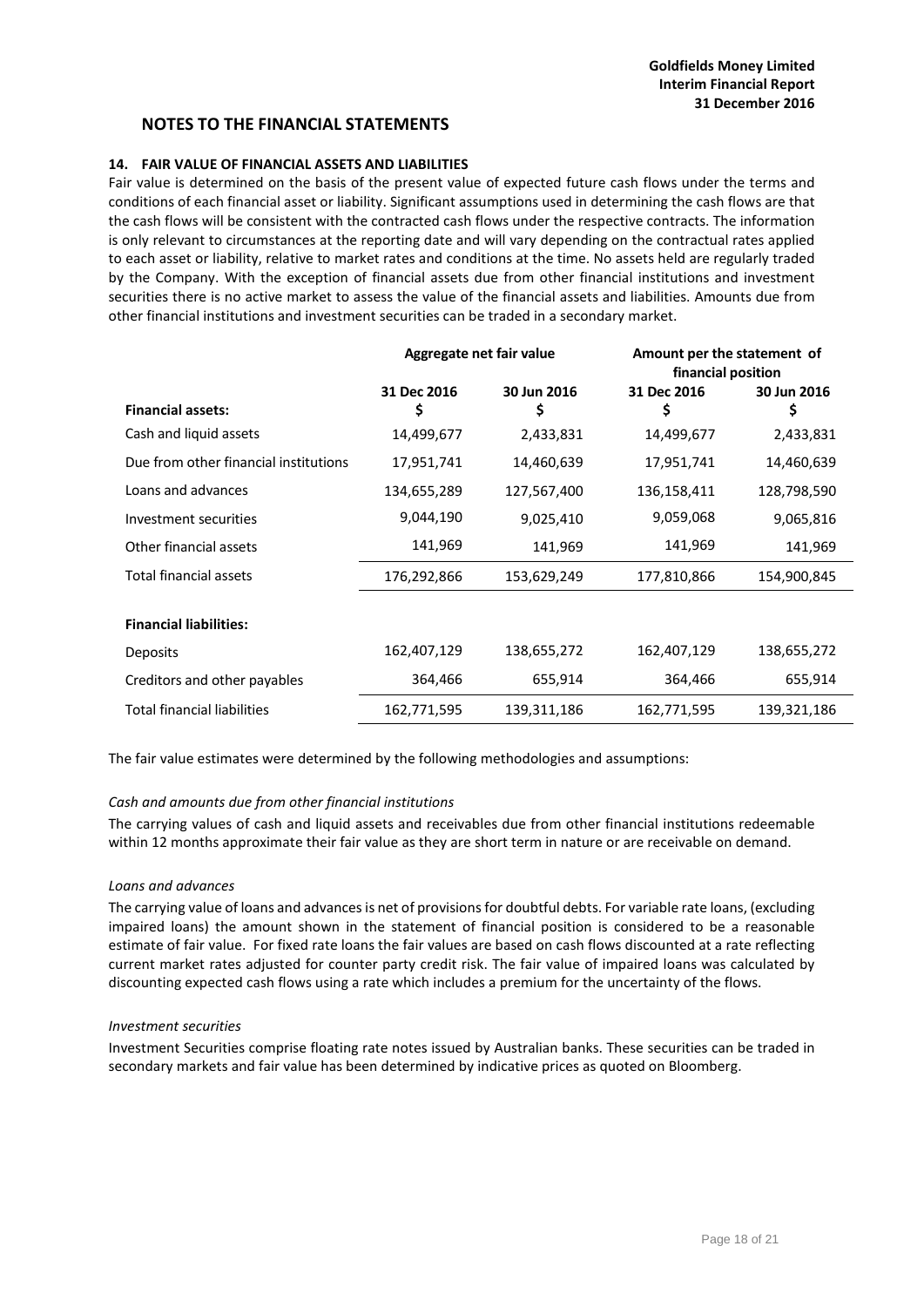## **14. FAIR VALUE OF FINANCIAL ASSETS AND LIABILITIES (CONTINUED)**

#### *Other financial assets*

Other financial assets comprises the shareholding in CUSCAL Ltd ("CUSCAL") which is classified as available for sale and is measured at cost as its fair value could not be measured reliably. The shares are not able to be traded and are not redeemable in an open market. They can be sold back to CUSCAL during certain periods at cost. The latest financial reports of CUSCAL record net tangible asset backing of these shares exceeding their cost value. Based on the net assets of CUSCAL, any fair value determination on these shares is likely to be greater than their cost value, but due to the absence of a ready market, a market value is not able to be determined. The Company is not intending to dispose of these shares.

#### *Deposits*

The fair value of call and variable rate deposits, and fixed rate deposits repricing within 12 months, is the amount shown in the statement of financial position. Discounted cash flows were used to calculate the fair value of other term deposits, based upon the deposit type and the rate applicable to its related period maturity.

#### *Creditors and other payables*

The carrying values of payables approximate fair value as they are short term in nature and reprice frequently.

## **15. DIVIDENDS**

No dividends have been paid or declared during the period or subsequently to the date of this report.

## **16. EVENTS AFTER THE END OF THE INTERIM PERIOD**

No matters or circumstances of a material nature have arisen since the end of the reporting period which in the opinion of the Directors significantly affected or may significantly affect the operations of the Company, the results of the operations or the state of affairs of the Company in future financial years.

## **17. SEGMENT INFORMATION**

For management purposes, the Company is organised into one main business segment, which is the provision of financial products and services predominately in Western Australia. All of the Company's activities are interrelated, and each activity is dependent on the others. Accordingly, all significant operating decisions are based upon analysis of the Company as one segment. The financial results from this segment are equivalent to the financial statements of the Company as a whole. The company operated in one geographical segment being Australia.

#### **18. EARNINGS PER SHARE**

| The following reflects the net income and share data used in the<br>calculation of basic and diluted earnings per share: | 31 Dec<br>2016<br>\$ | 31 Dec<br>2015 |
|--------------------------------------------------------------------------------------------------------------------------|----------------------|----------------|
| Loss for the period                                                                                                      | (632, 021)           | (84, 982)      |
|                                                                                                                          | <b>Number</b>        | <b>Number</b>  |
|                                                                                                                          |                      |                |
| Weighted average number of ordinary shares used in the calculation of                                                    |                      |                |
| Basic and diluted earnings per share:                                                                                    | 18,106,853           | 15,666,829     |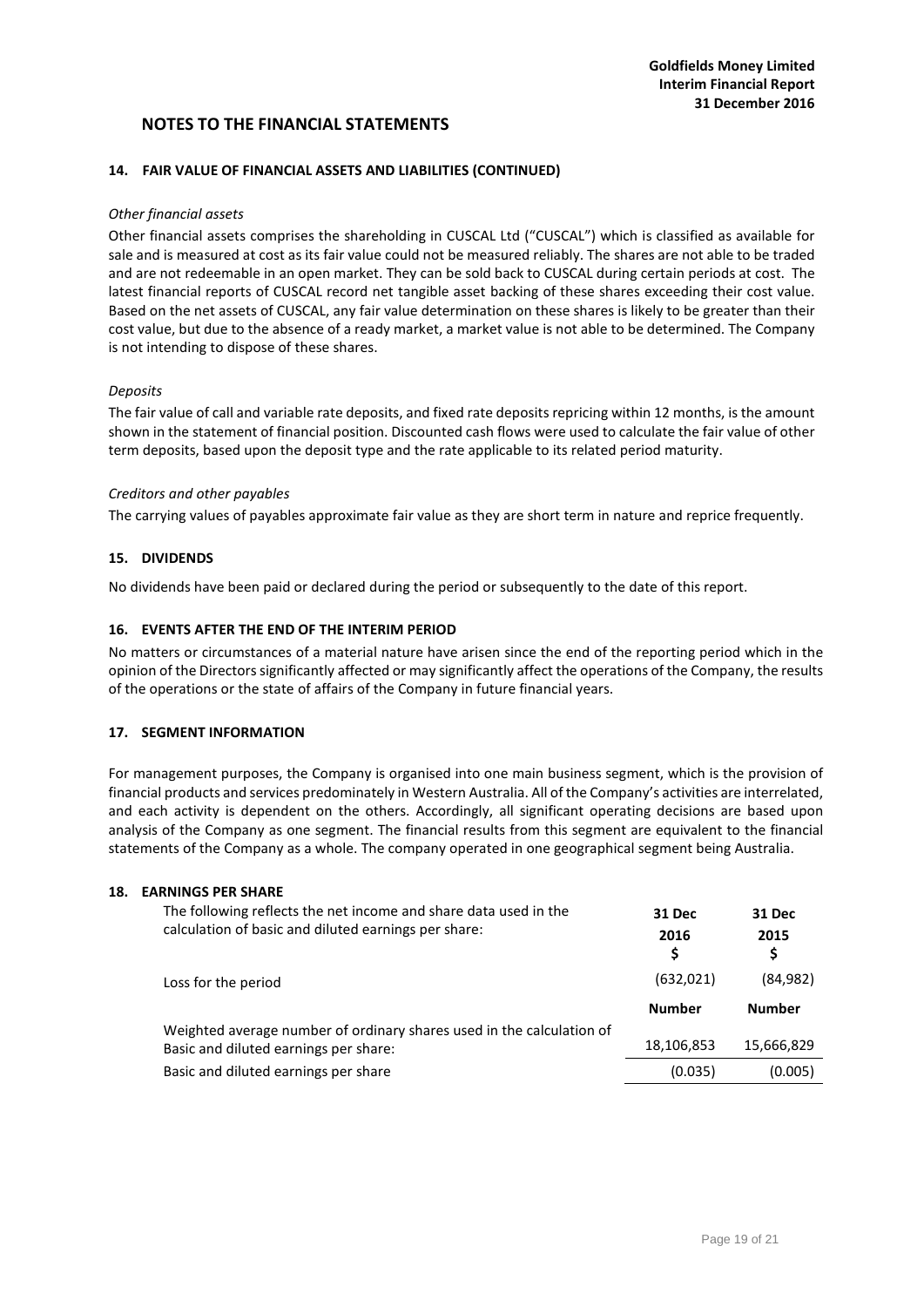# <span id="page-20-0"></span>**DIRECTORS' DECLARATION**

In accordance with a resolution of directors of Goldfields Money Limited, I state that:

In the opinion of the directors

- (a) The financial statements and notes of Goldfields Money Limited for the half-year ended 31 December 2016 are in accordance with the Corporations Act 2001, including:
	- (i) giving a true and fair view of the entity's financial position as at 31 December 2016 and of its performance for the half-year ended on that date.
	- (ii) complying with Accounting Standards Australian Accounting Standard AASB 134 'Interim Financial Reporting' the Corporations Regulations 2001 and other mandatory professional reporting requirements;
- (b) There are reasonable grounds to believe that the Company will be able to pay its debts as and when they become due and payable.

Signed in accordance with a resolution of directors made pursuant to section 303(5)(a) of the Corporations Act 2001.

On behalf of the board

 $110$ 

Peter Wallace Chairman and Non-executive Director Dated this 23rd day of February 2017 Perth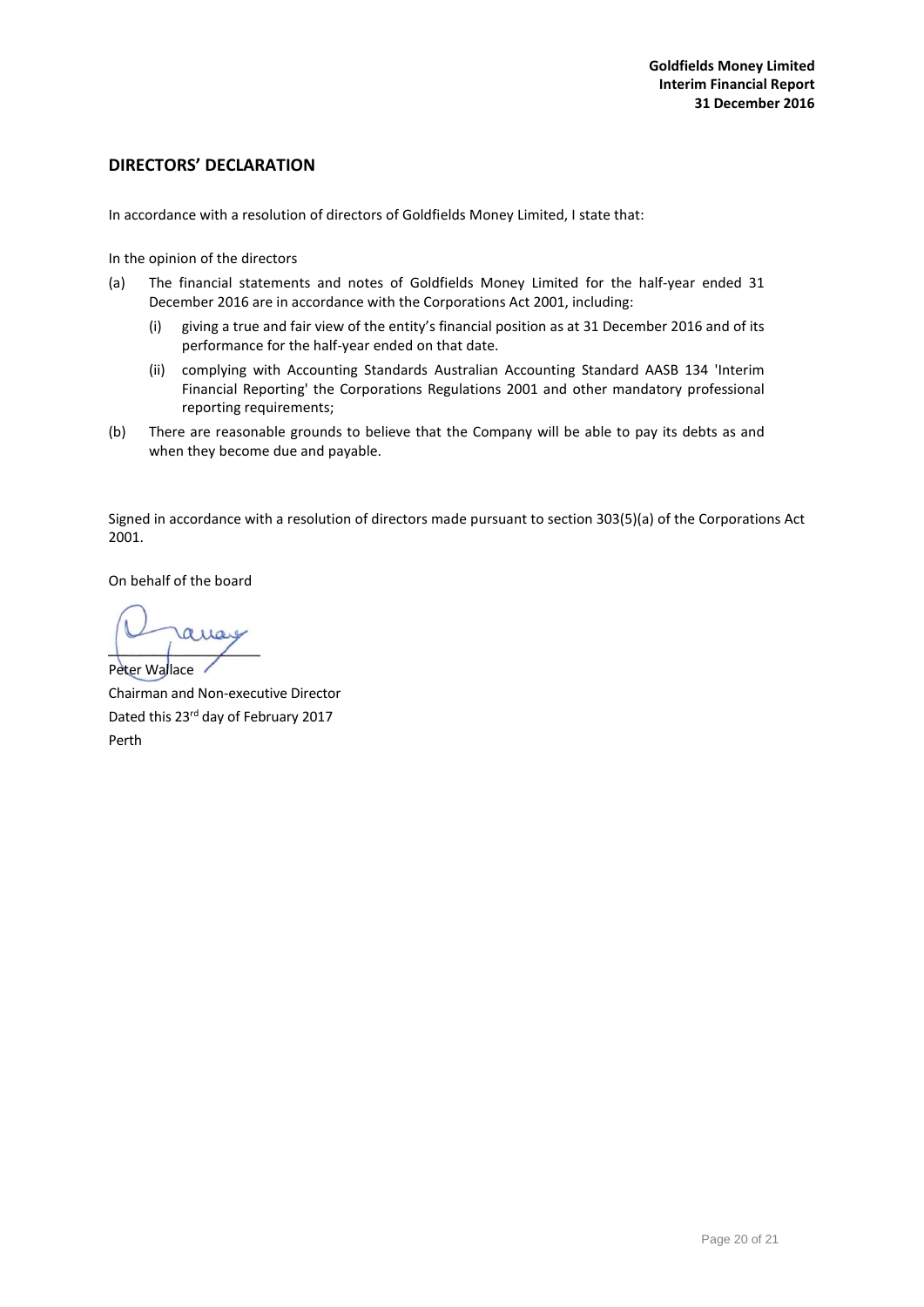

#### **RSM Australia Partners**

8 St Georges Terrace Perth WA 6000 GPO Box R1253 Perth WA 6844

> T +61 (0) 8 9261 9100 F +61 (0) 8 9261 9111

> > www.rsm.com.au

## INDEPENDENT AUDITOR'S REVIEW REPORT TO THE MEMBERS OF GOLDFIELDS MONEY LIMITED

We have reviewed the accompanying half-year financial report of Goldfields Money Limited which comprises the statement of financial position as at 31 December 2016, the statement of comprehensive income, statement of changes in equity and statement of cash flows for the half-year ended on that date, notes comprising a summary of significant accounting policies and other explanatory information, and the directors' declaration.

## *Directors' Responsibility for the Half-Year Financial Report*

The directors of the company are responsible for the preparation of the half-year financial report that gives a true and fair view in accordance with Australian Accounting Standards and the *Corporations Act 2001* and for such internal control as the directors determine is necessary to enable the preparation of the half-year financial report that is free from material misstatement, whether due to fraud or error.

#### *Auditor's Responsibility*

Our responsibility is to express a conclusion on the half-year financial report based on our review. We conducted our review in accordance with Auditing Standard on Review Engagements ASRE 2410 *Review of a Financial Report Performed by the Independent Auditor of the Entity*, in order to state whether, on the basis of the procedures described, we have become aware of any matter that makes us believe that the half-year financial report is not in accordance with the *Corporations Act 2001* including: giving a true and fair view of the company's financial position as at 31 December 2016 and its performance for the half-year ended on that date; and complying with Accounting Standard AASB 134 *Interim Financial Reporting* and the *Corporations Regulations 2001*. As the auditor of Goldfields Money Limited, ASRE 2410 requires that we comply with the ethical requirements relevant to the audit of the annual financial report.

A review of a half-year financial report consists of making enquiries, primarily of persons responsible for financial and accounting matters, and applying analytical and other review procedures. A review is substantially less in scope than an audit conducted in accordance with Australian Auditing Standards and consequently does not enable us to obtain assurance that we would become aware of all significant matters that might be identified in an audit. Accordingly, we do not express an audit opinion.

### **THE POWER OF BEING UNDERSTOOD** AUDIT | TAX | CONSULTING

RSM Australia Partners is a member of the RSM network and trades as RSM. RSM is the trading name used by the members of the RSM network. Each member of the RSM network is an independent accounting and consulting firm which practices in its own right. The RSM network is not itself a separate legal entity in any jurisdiction. RSM Australia Partners ABN 36 965 185 036